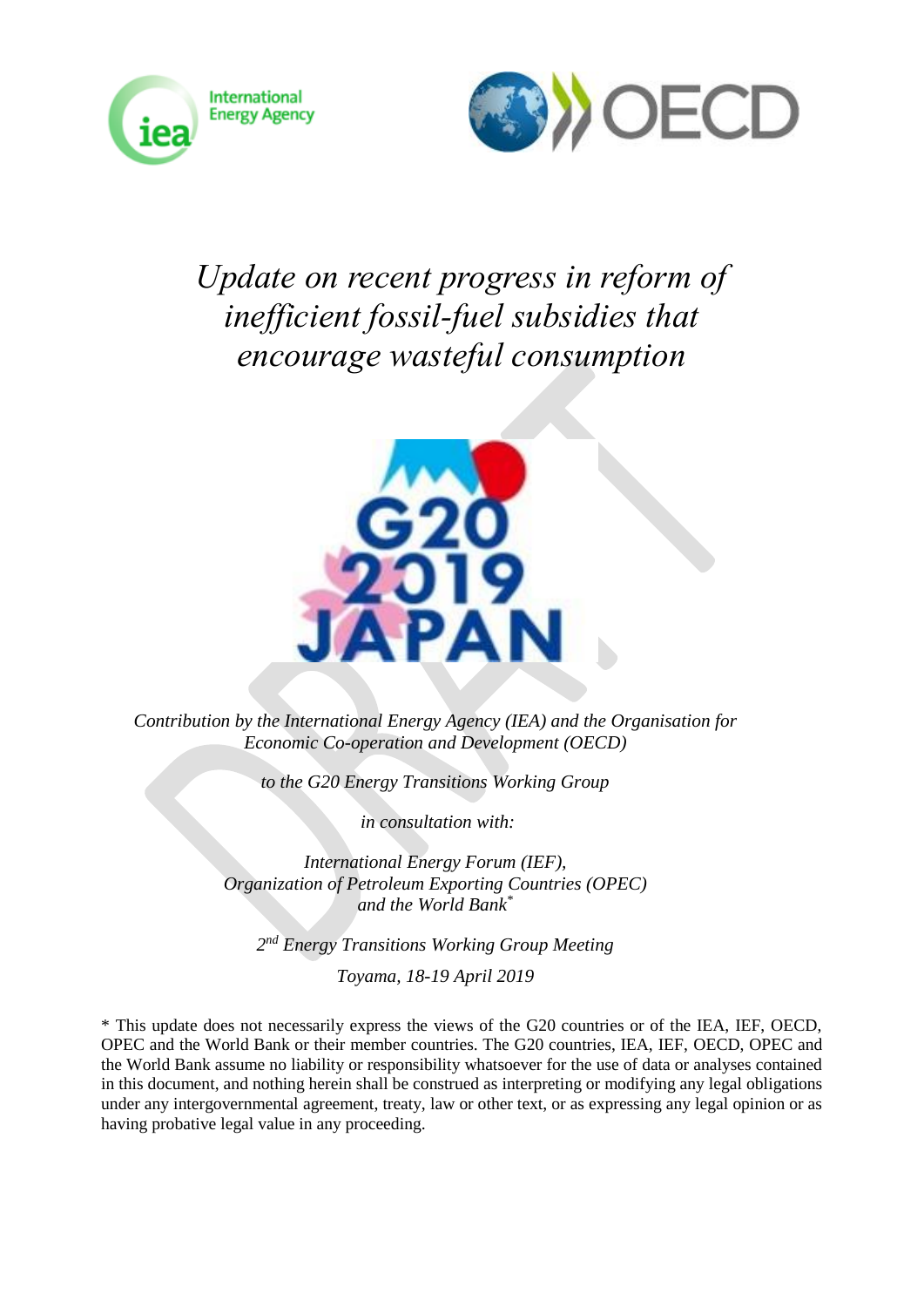## *Table of contents*

| Update on recent progress in reform of inefficient fossil-fuel subsidies that encourage |  |
|-----------------------------------------------------------------------------------------|--|
|                                                                                         |  |
|                                                                                         |  |
|                                                                                         |  |
|                                                                                         |  |
|                                                                                         |  |
|                                                                                         |  |
|                                                                                         |  |

## **Tables**

| Table 3. OECD <i>Environmental Performance Reviews</i> that discuss support to fossil fuels 24 |  |
|------------------------------------------------------------------------------------------------|--|

## **Figures**

| Figure 1. Reductions of government support for fossil fuels continue but at a slower pace in the  |  |
|---------------------------------------------------------------------------------------------------|--|
|                                                                                                   |  |
| Figure 2. Value of fossil-fuel consumption subsidies from the IEA price-gap estimates indicate an |  |
|                                                                                                   |  |
|                                                                                                   |  |
| Figure 4. IEA-OECD combined estimate of support for fossil fuels show that progress has slowed    |  |
|                                                                                                   |  |
| Figure 5. Decomposition of change in government support for fossil fuels for OECD and selected    |  |
|                                                                                                   |  |
|                                                                                                   |  |
|                                                                                                   |  |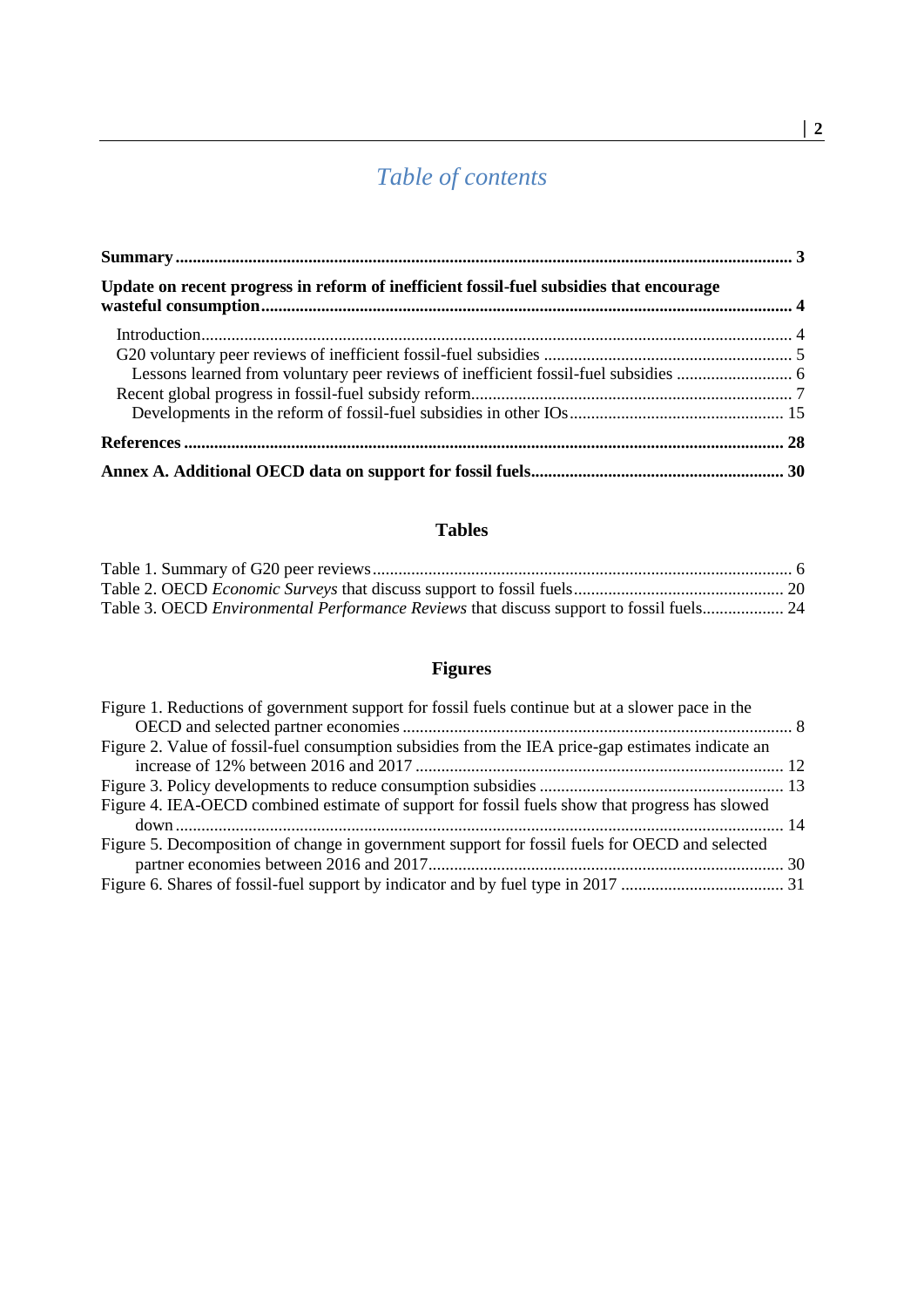#### <span id="page-2-1"></span>**Summary**

<span id="page-2-0"></span>This report discusses recent trends and developments in the reform of inefficient fossil-fuel subsidies that encourage wasteful consumption, within the G20 and beyond. G20 member countries continue their commitment to phase out inefficient fossil-fuel subsidies, as reiterated in the Energy Ministers Communiqué of June 2018, in Argentina.<sup>1</sup>

The latest estimates of support for fossil fuels show that progress in reducing subsidies and government support for fossil-fuel production and use has slowed down in 2017. According to the combined IEA-OECD estimates, which cover 76 economies, the 2013-16 downward trend in support for fossil fuels, was reversed with an increase of 5% in 2017 compared to 2016, reaching USD 340 billion. Nevertheless, countries around the world have continued to implement energy-pricing reforms. For example, Argentina, India, Indonesia, and several MENA countries took important steps towards reducing their energy subsidies.

On the production side, the subsidised hard-coal industry in Western Europe has been phased out and efforts to end state aid to coal-fired power generation in the European Union are continuing. A recent EU decision sets 2025 as the target date for ending state aid to high-emission power plants, effectively eliminating subsidies to coal. At the same time, the oil and gas sector continues to benefit from government incentives in several countries, mostly through tax provisions that provide preferential treatment for cost recovery. Such policies could go against domestic efforts to reduce global greenhouse gas (GHG) emissions.

While reforms of inefficient fossil-fuel subsidies have translated in reduced fiscal deficits and a better alignment of prices with costs, recent policy developments show that such gains might be under threat, depending particularly on the evolution of oil prices. Volatility in international oil prices, as happened in during 2018, renders reform more difficult to implement, as increases in domestic energy prices may have adverse distributional consequences.

Increasing transparency on the use of scarce public resources is one way to maintain the momentum for fossil-fuel subsidy reform. Six G20 member states have completed voluntary peer reviews of inefficient fossil-fuel subsidies and collectively evaluated more than 100 government interventions relating to both the consumption and production of fossil fuels. Two more member states, Argentina and Canada, are now in the preparatory phase of a peer review. These peer reviews bring to the fore issues around fossil fuel support and the formidable task of undertaking energy subsidy reforms while providing targeted support for the poorest.

Further efforts to improve transparency are underway. For example, countries are joining the newly established OECD Paris Collaborative on Green Budgeting, which aims to support governments in using national expenditure and revenue processes to support climate and environmental goals towards developing sustainable and resilient societies.

<sup>1</sup> . The G20 work focuses on the phasing out of *inefficient* fossil-fuel subsidies that *encourage wasteful consumption* over the medium term. These important qualifications (in italics) are central to the update. Still, for reasons of succinctness and readability in the text, the update may refer to fossil-fuel subsidies without the additional qualifications.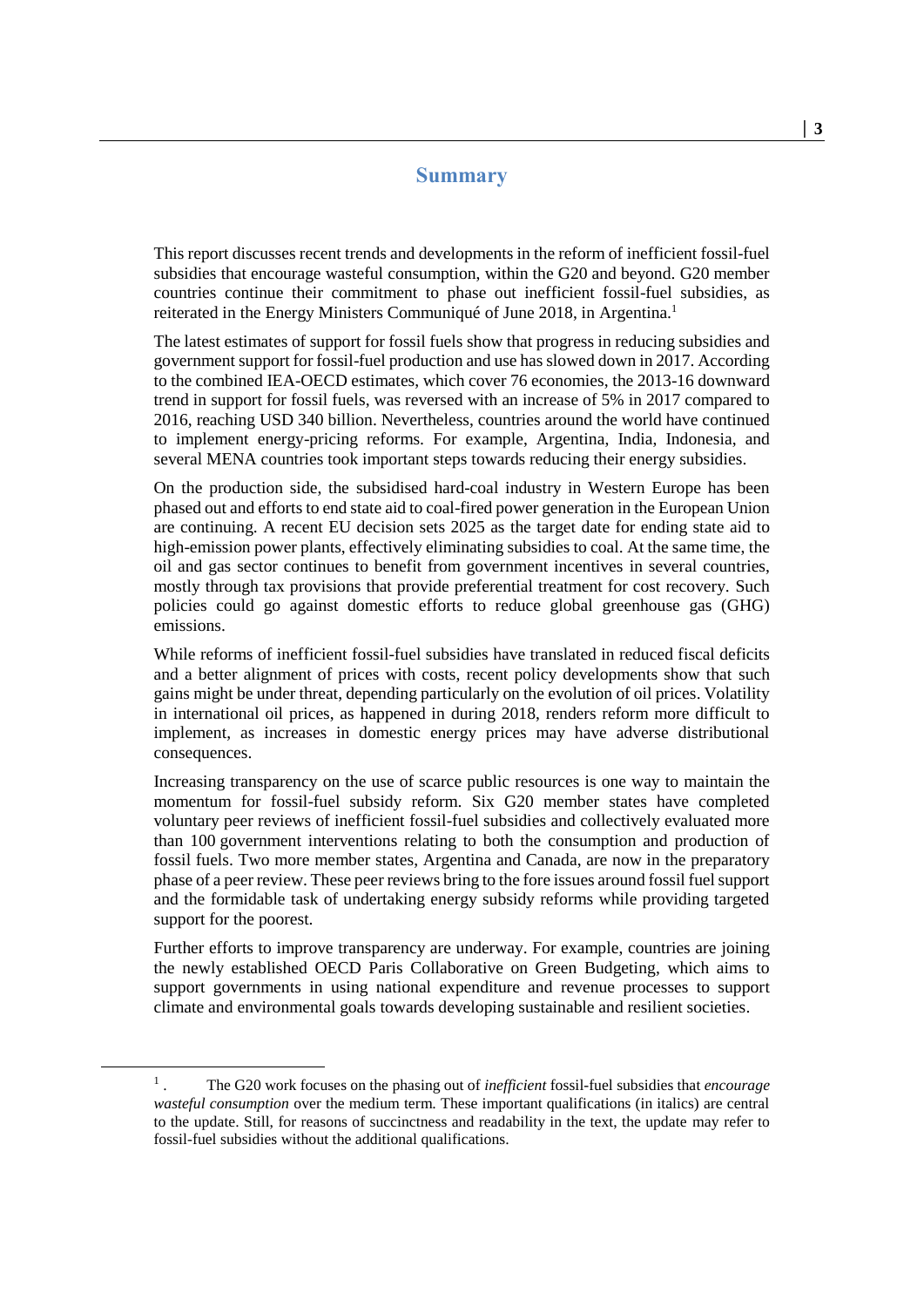### <span id="page-3-0"></span>**Update on recent progress in reform of inefficient fossil-fuel subsidies that encourage wasteful consumption**

#### <span id="page-3-1"></span>**Introduction**

The Energy Transitions Working Group (ETWG) of the G20 requested that an update "that captures recent progress in countries, the peer review process and other developments to phase out inefficient fossil-fuel subsidies that encourage wasteful consumption" be prepared by the International Energy Agency (IEA) and the Organisation for Economic Co-operation and Development (OECD), in consultation with the International Energy Forum (IEF), the Organisation of the Petroleum Exporting Countries (OPEC), and the World Bank. The report was to be made available for the ETWG meeting, in Toyama, Japan, on 18-19 April 2019. This document responds to that request.

Under the recent G20 presidency of Argentina, member states reiterated their commitments, in the medium term, to rationalise and phase out inefficient fossil-fuel subsidies that encourage wasteful consumption, while providing targeted support for the poorest, thus upholding their pledge of the 2009 Pittsburgh Communiqué. The effort to reform fossil-fuel subsidies qualified as inefficient remains voluntary and country-led, recognizing the need to provide affordable and reliable energy access to the poor.

A continued, concerted commitment by G20 membership to reform their inefficient fossilfuel subsidies is instrumental in enabling a global transition towards a lower-emissions energy system.<sup>2</sup> Inefficient fossil-fuel subsidies can hinder progress in a country's transition as they distort prices, induce economic inefficiencies and poor environmental outcomes, and put pressure on scare public resources. They can encourage the use and production of fossil fuels and the accumulation of carbon intensive assets.

The rationalisation and phasing out of inefficient fossil-fuel subsidies can unduly penalise vulnerable populations and economic sectors. Therefore, successful and resilient reform processes ought to ensure that commensurate mitigating policies ensuring affordable energy access for all are part of the package. The *inefficiency* criterion for reforming fossilfuel subsidies remains elusive precisely because G20 members differ along several dimensions. The membership includes both fossil-fuel-resource-rich countries and importing countries, developed and emerging economies; the energy transition and the subsidy reform process will depend on national circumstances.

Since the last progress report, submitted to the ETWG in June 2018, progress towards reduction in subsidy levels has slowed down and in some cases subsidies were on the rise in 2017, in part due to higher global oil prices. While several countries took advantage of slumping oil prices in 2014-16 to either de-regulate their domestic prices, increase their excise or carbon taxes, or bring their electricity tariffs above cost recovery, more recent periods in which there has been an upward trend in prices has rendered such changes less palatable and more difficult to implement. Insofar as we may be entering a period of greater oil price volatility, this could delay or dilute the momentum behind pricing reforms.

The report documents the latest developments in the reform of fossil-fuel subsidies within the G20 context, other multilateral fora, and countries outside the G20 membership. The

<sup>2</sup> . See footnote [1.](#page-2-1)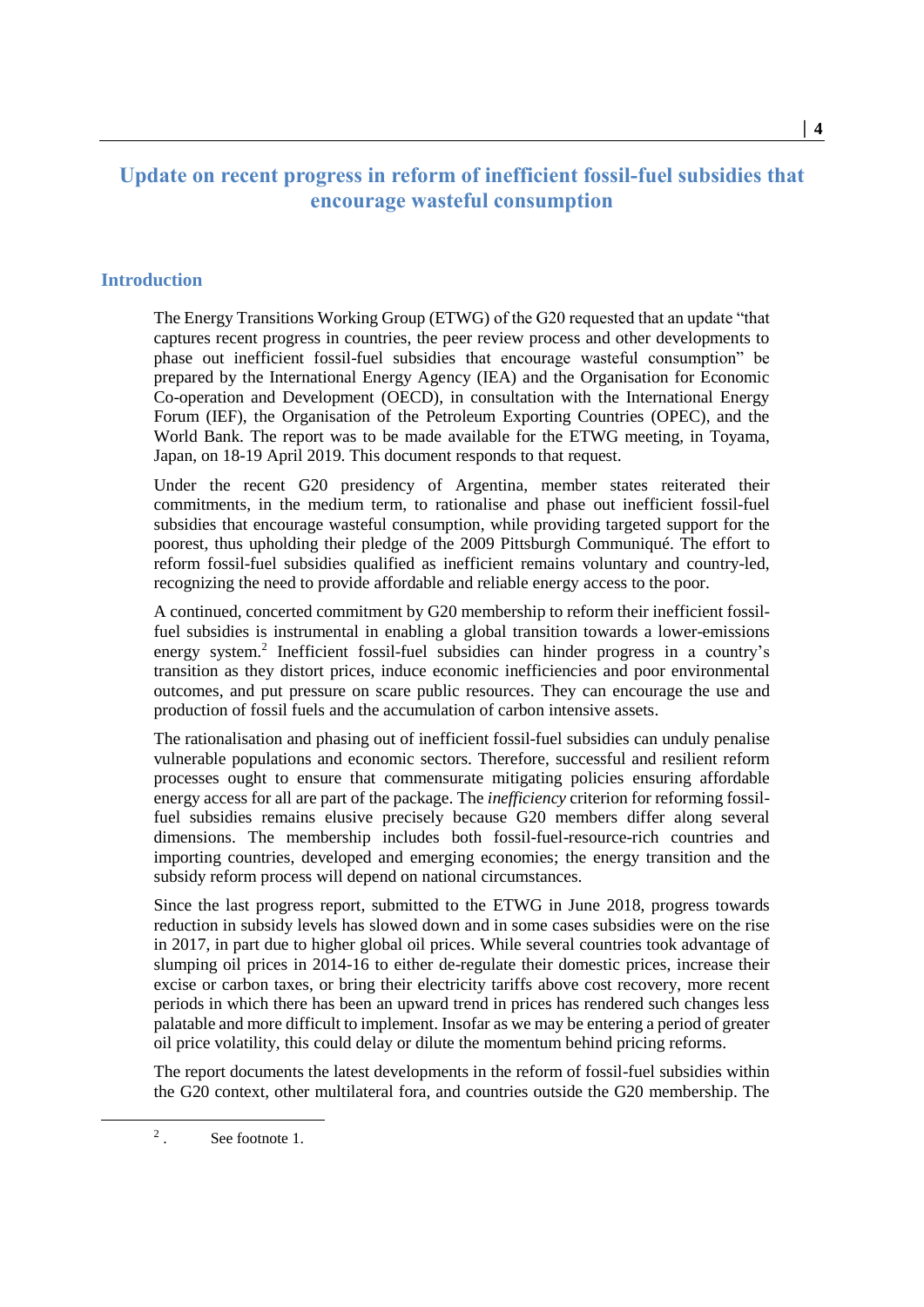first section discusses progress made in the G20 voluntary peer review process, followed by a summary update on reform efforts around the world. Last, the report provides information on activities in different multilateral fora and institutions that work towards advancing this agenda.

#### <span id="page-4-0"></span>**G20 voluntary peer reviews of inefficient fossil-fuel subsidies**

The 2018 G20 Energy Ministers Communiqué encouraged all G20 members that have not yet done so to initiate a peer review of inefficient fossil-fuel subsidies that encourage wasteful consumption as soon as feasible.<sup>3</sup> Countries volunteering to undergo peer reviews jointly decide on terms of reference (ToR) that establish the scope of the measures reviewed and the timeline of the review process. They then select a review panel, comprised predominantly of G20 member states, produce a *self-report*, in which they enumerate the measures to be reviewed and provide some context and background on their implementation and possible reform (or phasing-out).

At their discretion, G20 countries under review implemented the peer review process, thus far, by forming a review panel to include government representatives from G20 countries that have undergone a peer review and those that might consider volunteering to undertake the exercise. The review panels have sometimes included third-party experts from academia, inter-governmental organisations, and non-governmental organisations (NGOs). Government representatives from the G20 country undergoing the review and the review panel convene in person to discuss a country's policy framework and the individual subsidy measures. A final report, agreed to by all parties, is then prepared and issued. The OECD has acted as the Secretariat for the completed six peer reviews by chairing the in-person meetings of the review panels, co-ordinating the review processes and drafting the final report in consultation with panel members.

[Table](#page-5-1) 1 summarises progress with peer reviews to date. In 2015, the People's Republic of China (hereafter "China") and the United States stepped forward as the first two G20 countries to undergo this process. Review teams were comprised of representatives from Germany, Indonesia, the United States, the IMF, and the OECD for the review of China; and of Germany, Mexico, and the OECD for the review of the United States. The review panels met in Beijing and Washington, D.C. in, respectively, April and May 2016, and the peer-review reports were published in September 2016.

Germany and Mexico followed suit by announcing their engagement in a reciprocal peer review under the auspices of the G20. The review panel included representatives from China, Indonesia, Italy, New Zealand, the United States, and the OECD. The two countries under review also participated in each other's review panels. The panel met in Berlin in February 2017 and the final reports were made public in November of that year.

Indonesia and Italy first announced their commitments to undergo the peer review process in the Berlin February 2017 meeting, and the review is being completed in April 2019. Both review panels, for Indonesia and Italy, included several G20 country representatives and third-party experts from NGOs and academia. For Indonesia, China, Germany, Italy, Mexico, New Zealand, IEA, the International Institute for Sustainable Development (IISD),

<sup>3</sup> . In September 2013, the G20 Leaders *welcome[d] the development of a methodology for a voluntary peer* review *process and the initiation of country-owned peer reviews and…encourage[d] broad voluntary participation in reviews as a valuable means of enhanced transparency and accountability*.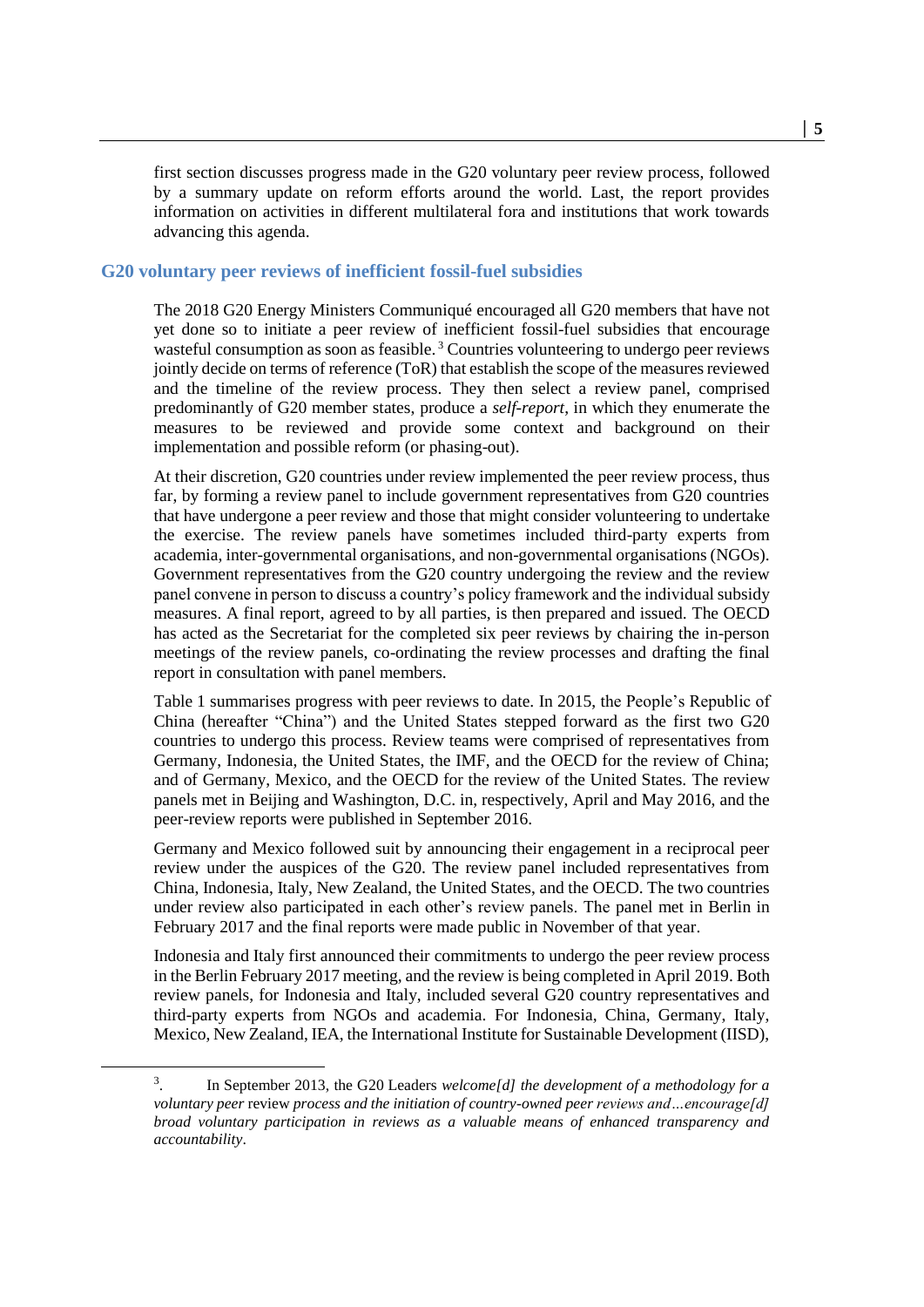the World Bank, and the OECD were part of the panel. For Italy, the panel was comprised of Argentina, Canada, Chile, China, France, Germany, Indonesia, the Netherlands, New Zealand, IEA, IISD, Green Budget Europe (GBE), European Energy Retailers (EER), University of Pavia, and the UN Environment Programme. Argentina and Canada will be the fourth pair of G20 countries to undergo this process.

<span id="page-5-1"></span>

|    | <b>G20 Member State</b> | Peer review panel                                                                                                                                                                          | Date of completion |
|----|-------------------------|--------------------------------------------------------------------------------------------------------------------------------------------------------------------------------------------|--------------------|
| 1. | Argentina*              |                                                                                                                                                                                            |                    |
| 2. | Canada*                 |                                                                                                                                                                                            | ٠                  |
| 3. | China                   | Germany, Indonesia, the United States, IMF,<br>the OECD (chair)                                                                                                                            | 2016               |
| 4. | Germany                 | China, Indonesia, Mexico, Italy, New Zealand,<br>the United States, the OECD (chair)                                                                                                       | 2017               |
| 5. | Indonesia               | China, Germany, Italy, Mexico, New Zealand,<br>IEA, IISD, the World Bank, the OECD (chair)                                                                                                 | 2019               |
| 6. | Italy                   | Argentina, Canada, Chile, China, France,<br>Germany, Indonesia, the Netherlands, New<br>Zealand, IEA, IISD, GBE, European Energy<br>Retailers, EER, University of Pavia, UN<br>Environment | 2019               |
| 7. | Mexico                  | China, Germany, Indonesia, Italy, New<br>Zealand, the United States, the OECD (chair)                                                                                                      | 2017               |
| 8. | The United States       | China, Germany, Mexico, the OECD (chair)                                                                                                                                                   | 2016               |

|  | Table 1. Summary of G20 peer reviews |  |  |  |
|--|--------------------------------------|--|--|--|
|--|--------------------------------------|--|--|--|

*Note*: \* Argentina and Canada announced their engagement in the peer review process under the auspices of the G20 in June 2018. They are at a very early stage in the process. *Source*: Author's elaboration.

#### <span id="page-5-0"></span>*Lessons learned from voluntary peer reviews of inefficient fossil-fuel subsidies*

Under the six completed peer reviews, more than a hundred government policies were discussed and evaluated. Subsidies reviewed were mostly direct transfers and tax expenditures, two-thirds of which were directed to end-users of fossil fuels. On the production side, subsidies often took the form of preferential tax provisions of upstream oil and gas projects. For the downstream sectors, subsidies were, in large part, either in the form of transfers to producers for selling their products below market rates (i.e. consumer price support), or tax benefits for fuel use in specific end-user sectors (e.g. energy intensive industries, residential sector).

The peer reviews of inefficient fossil-fuel subsidies are a mechanism for information generation and sharing, knowledge exchange, and an invaluable commitment to transparency. They encourage capacity building in the measurement and tracking of government policies that may confer a benefit to the use and production of fossil fuels. For countries under review, the peer reviews create an opportunity for cross-ministerial co-ordination and discussion on policy coherence.

The peer reviews bring to light, for both countries under review and participating panel members, the task for governments to regularly evaluate subsidies' effectiveness and efficiency, and therefore their relevance, as policy instruments. The review processes also provide successful examples of reforms and point to the importance of complementary policies to alleviate adverse effects on a country's vulnerable populations and the competitiveness of their industries.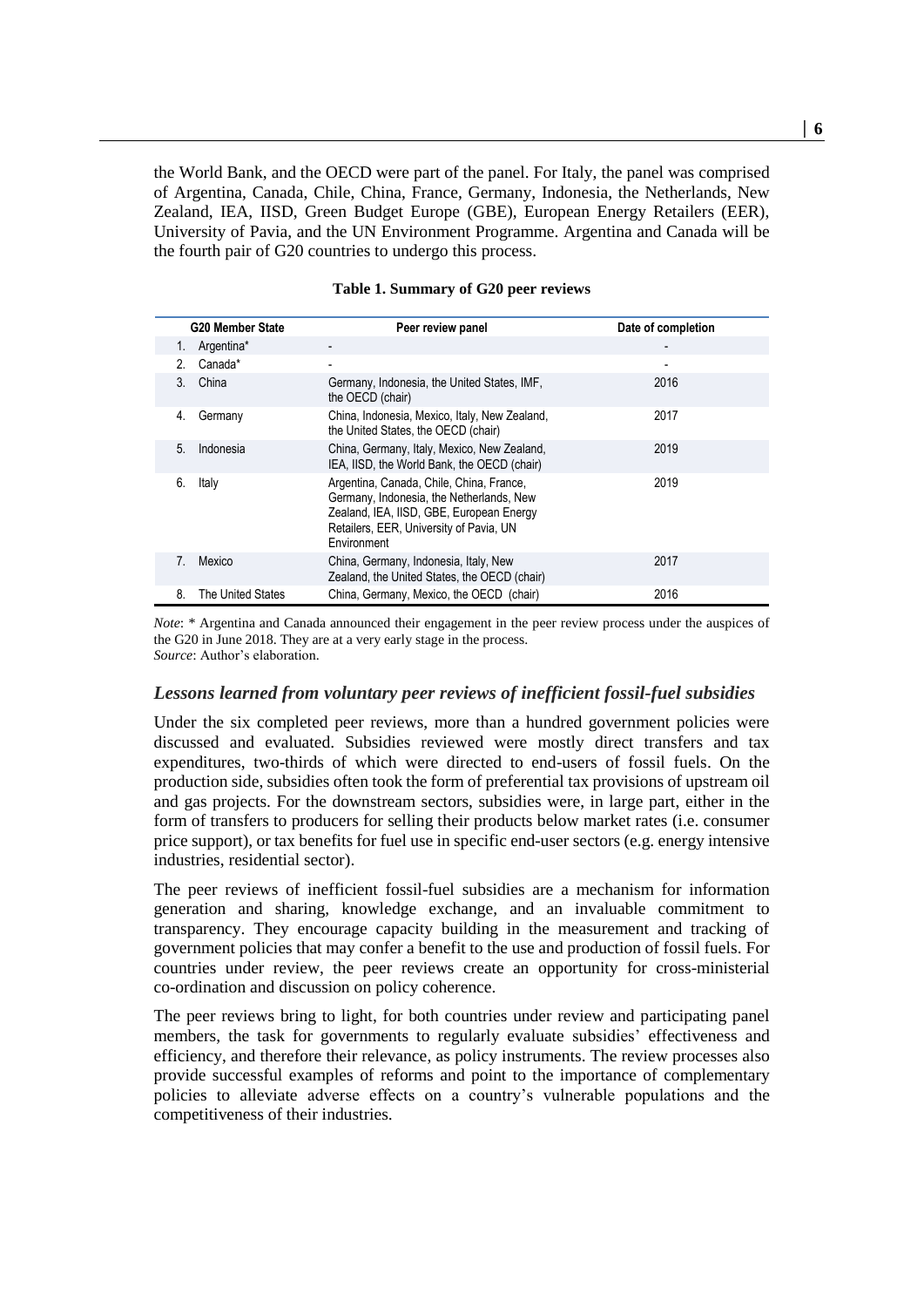#### <span id="page-6-0"></span>**Recent global progress in fossil-fuel subsidy reform**

This section discusses recent estimates of fossil-fuel subsidies as measured by the IEA and the OECD. It also reports on recent developments in the reform of fossil-fuel subsidies in G20 countries and around the globe. Lastly, it documents initiatives taken by several international organisations working in this policy area.

#### *OECD Inventory of Support for fossil shows a slowdown in the decline of support among OECD member countries and partner economies*

The OECD produces an inventory of individual government budgetary programmes and tax provisions, the *[OECD Inventory of Support Measures for Fossil Fuels](https://stats.oecd.org/Index.aspx?DataSetCode=FFS_AUS)* (*Inventory*  hereafter), that provide preferential treatment to both consumers and producers of fossil fuels. The OECD approach includes government policies that extend beyond those that directly impact fuel prices and tracks support to both the consumption and production of fossil fuels provided mostly through direct budgetary spending programmes and tax benefits.

The 2019 edition of the OECD *Inventory* now includes *Lithuania*, the newest OECD member country, having joined in 2018. It also extends coverage to 26 sub-national entities in China. Overall, 44 countries, 36 OECD member states and eight partner economies (Argentina, Brazil, China, Colombia, India, Indonesia, Russia, and South Africa) are covered, with almost 1 200 individual measures reported. (OECD, 2019, forthcoming $_{[1]}$ ).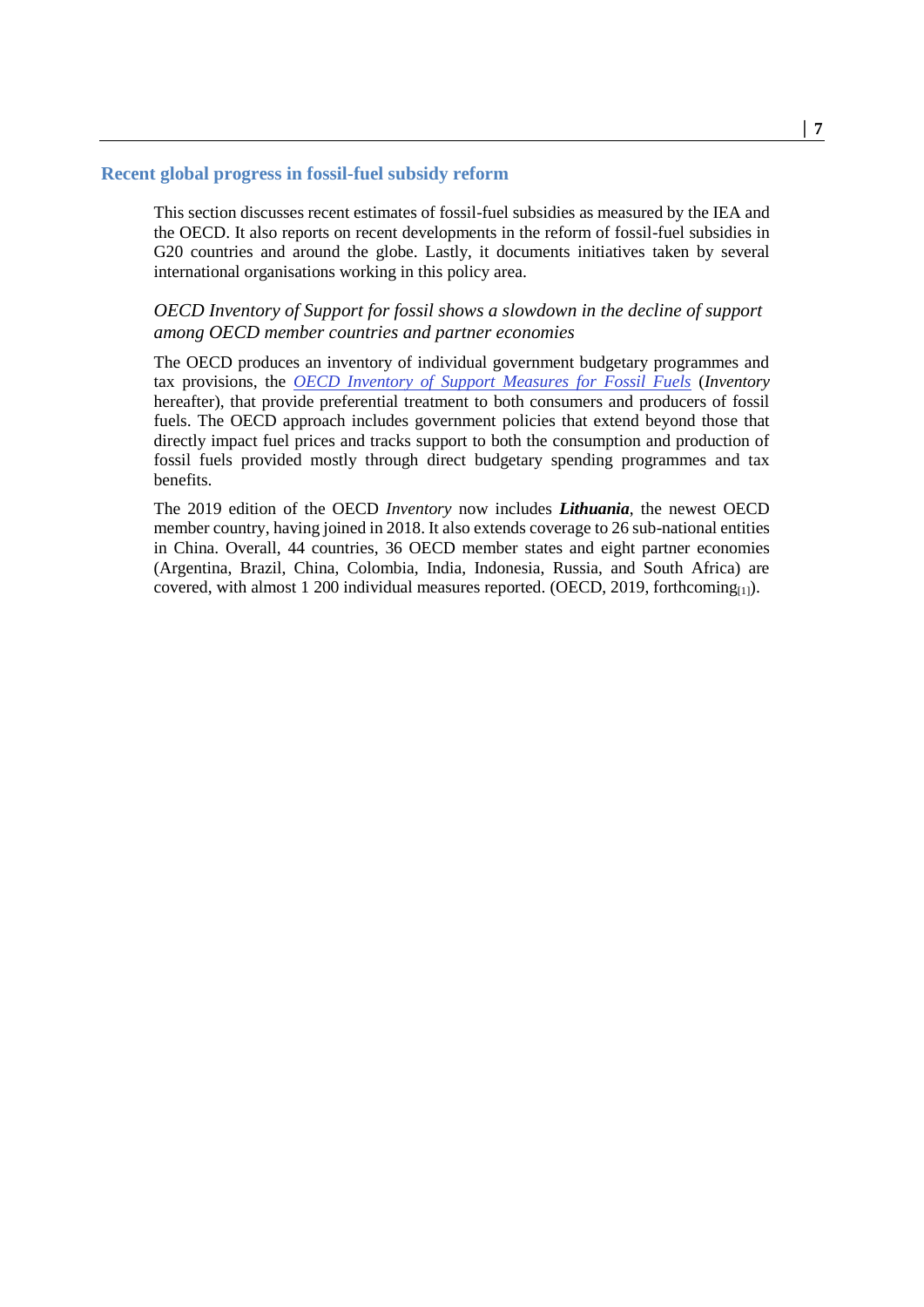#### <span id="page-7-0"></span>**Figure 1. Reductions of government support for fossil fuels continue but at a slower pace in the OECD and selected partner economies**

Total support for fossil fuels in OECD countries (left) and selected partner economies\* (right) by year and indicator (in constant USD billion\*\*)



*Note*: General Support Services Estimates (GSSE) represents the value of transfers arising from policy measures that create enabling conditions for the fossil fuel sector through the development of private or public services, institutions and infrastructure regardless of their objectives and impact on fossil fuel production and or consumption. It includes policies where fossil fuels are the main beneficiaries, but does not include any payments to individual producers. GSSE transfers do not directly alter producer receipts or costs, or consumption expenditures, although they may affect production or consumption of fossil fuels in the long term. The Producer Support Estimate (PSE) indicator measures the annual value of transfers from consumers and taxpayers to producers of fossil fuels. Consumer Support Estimate (CSE) reflects the value of transfers to consumers of fossil fuels regardless of their nature, objectives or impacts on consumption.

\*Selected partner economies are Argentina, Brazil, China, Colombia, India, Indonesia, Russia, and South Africa.

\*\*Total Support Estimates (TSE) are expressed in constant 2017 US dollars. Source: (OECD, 2019, forthcoming<sub>[1]</sub>).

According to preliminary results from the 2019 OECD *Inventory,* OECD member states and partner economies provided around USD 140 billion in support for fossil fuels in 2017, 40% lower than the highest level in 2013 [\(Figure 1\)](#page-7-0). Total government support in OECD and selected partner economies decreased by 9% between 2016 and 2017, a smaller decline compared to the 12% decrease between 2015 and 2016, and 19% between 2014 and 2015.

The recent decrease in support is in large part explained by reductions in general services support estimates (GSSE) and consumer support estimates (CSE) as illustrated i[n Figure 5.](#page-29-1) Most of the support in the OECD and selected partner economies (80%) goes to the consumption of fossil fuels, and in particular petroleum [\(Figure 6\)](#page-30-0). For several OECD countries, estimates of support pertain exclusively to consumption, a feature that has much to do with geological factors and the decline in coal production observed throughout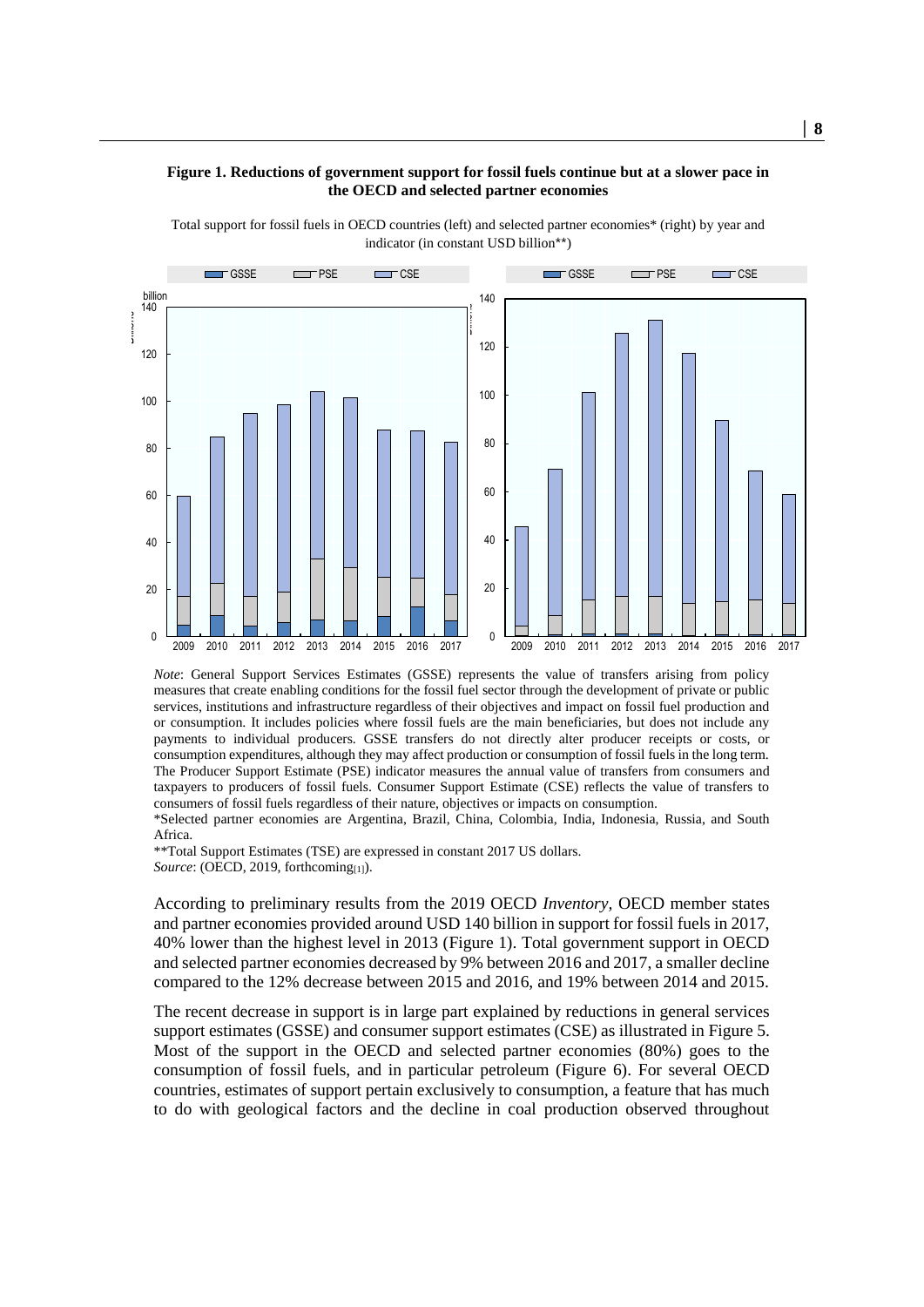Europe. In the cases of countries possessing abundant fossil resources, the share of producer support tends to be higher.

There have been several gains from reforms in pricing and better targeting of subsidies, particularly in partner economies. On the production side, progress towards reform has been the most pronounced in the coal sector, with a complete phase-out of subsidised hard coal in Western Europe. The next two subsections hone in on recent developments in consumption and production as documented by the OECD *Inventory*.

#### Consumption-related support measures

Recent developments in consumption-related support include *Argentina*'s paring down of several of its consumption subsidies, mainly in the power sector and for transport fuels. After peaking in 2016, total consumption subsidies decreased by 35% in 2017. This is mainly explained by reforms in electricity prices that aimed to bring them closer to costreflecting levels. Similar reforms were implemented for natural gas prices, but a social tariff provision was introduced to mitigate the impact of price increases on low-income households, thus keeping government outlays related to natural gas high.

In *Indonesia*, energy-pricing reforms generated substantial reduction in subsidies, although recent price freezes resulted in renewed pressure on the country's fiscal balance. Petroleum pricing reforms have persisted in *China*, cutting down central and provincial-level government outlays significantly, by 50% and 90%, respectively, between 2014 and 2017.

*India*'s fuel price liberalisation reduced government outlays to oil-marketing companies by 80% between 2013 and 2017, and at the same time, India continues its effort to increase access to affordable energy by providing a direct benefit transfer for LPG users (under the PAHAL-DBTL scheme). Since the inception of the programme, government transfers have grown five-fold. At the same time, the Indian government has made efforts to improve the targeting of its subsidised LPG. The GiveItUP campaign has led 10 million households to voluntarily opt out of the subsidies scheme, representing 5% of total active LPG connections in 2018 (GSI, 2018). To further rationalise the PAHAL programme, the government instituted a mandatory exclusion of high-income individual that declare incomes of INR 1 million (USD 15 000) per year or above to the Ministry Petroleum and Natural Gas (Soman et al.,  $2018_{[2]}$ ). Recently, the introduction of the Goods and Services Tax (GST) reforms in India led to a concessional GST rate (at 5%) on domestic LPG and discontinuation of the excise duty exemptions (an untargeted subsidy) on domestic LPG. This led to overall increase in subsidies for LPG in FY 2018 from previous years (Soman et al.,  $2018_{[2]}$ ).

In *Mexico*, fuel price reforms led to a better alignment of domestic prices with international market prices. By January 2018, maximum fuel prices were lifted, but at the same time the Ministry of Finance and Public Credit announced that a "fiscal stimulus" will maintain to cushion fluctuations in reference prices and exchange rates. An increase in oil prices might trigger the use of this fiscal stimulus thus introducing subsidies through the floating-tax mechanism*, Impuesto Especial sobre Producción y Servicio* (IEPS). More recently, the current administration announced a price freeze for 2019 (Elizabeth Albarrán, 2018<sub>[3]</sub>).

Total tax expenditures stagnated for the OECD over the 2011-17 period, resulting in an average of USD 80 billion in transfers through the tax code annually. Since changes in the tax laws occur less frequently than changes in budgetary spending programmes, changes in tax expenditure estimates are more modest. Between 2016 and 2017, only one-third of the decrease in support (USD 5 billion) is due to reductions in tax expenditures. *Norway,*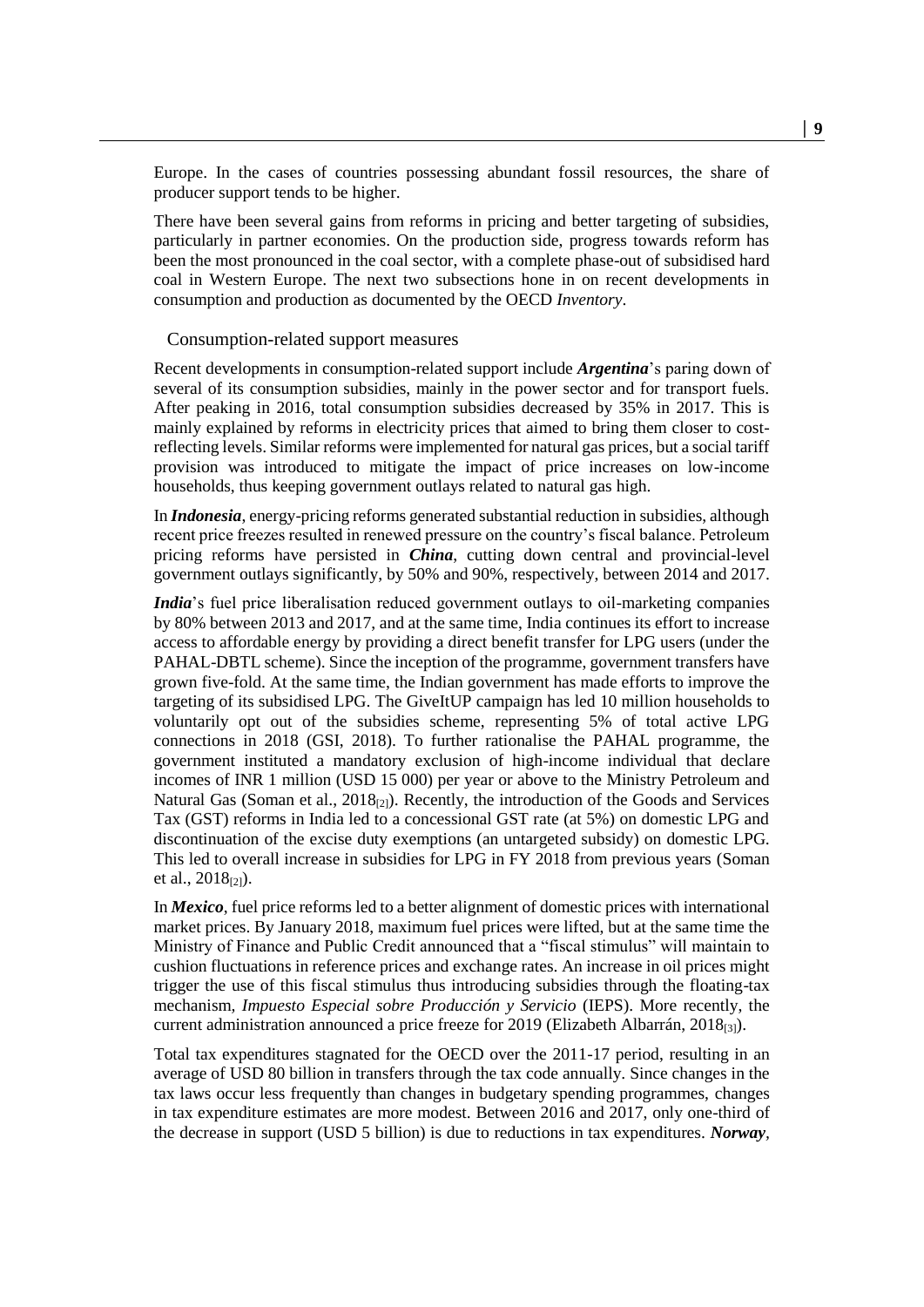for example, eliminated the differential in  $CO<sub>2</sub>$  taxation of mineral oil relative to petrol. The preferential tax rate amounted to a revenue foregone estimate of NOK 2.3 billion (USD 280 million) between 2013 and 2016.

#### Production-related support measures

According to the 2019 edition of the OECD Inventory, support for the production of fossil fuels is 12% lower in 2017 (USD 24 billion) compared to 2016 (USD 27 billion), and down by 43% from its highest level in 2013. This sustained decrease in government support is largely due to hard-coal phase out in Western European countries and fiscal consolidation efforts in countries like Argentina and Indonesia. In this context, uncompetitive mines and coal-fired power plants face an increasing risk of becoming stranded assets.

In accordance with European Union rules, only two hard-coal mines remain in operation in Western Europe. As set out in the European Council Decision 2010/787/EU, countries had to wean off uncompetitive coal mines from state-aid for complete closure by 31 December 2018, at the latest. *Germany*'s last hard-coal mine was officially closed in 2017, eliminating completely subsidised coal in the country, which had cost the government EUR 12 billion between 2010 and 2017. Spain closed all but one mine by the end of 2018, *La Escondida*, with the hope to exploit remaining coal deposits without government help (Steenblik and Mateo, 2019, forthcoming $_{[4]}$ ). Spain's outlays to its coal industry are half their 2010 levels.

The *European Union* continues its efforts to reduce high-emissions electricity generation. At the end of 2018, the EU established 2025 as the cut-off for state aid to power plants emitting more than  $550g$  of  $CO<sub>2</sub>$  per kilowatt-hour. A grandfathering clause was also introduced that exempts contracts signed before 31 December 2019 from the new emissions limits (Council of the EU,  $2018_{[5]}$ ).

*Canada* and the *United Kingdom* launched the Powering Past Coal Alliance (PPCA) at COP23 in 2017. Since then, they have garnered the support of 28 additional countries and 22 sub-national governments, committed to end unabated coal-power generation (PPCA,  $2018_{[6]}$ ). In 2017, the United Kingdom coal-power generation declined to a new low of just 7%. In 2018, the United Kingdom was powered for more than a thousand hours without coal. *Slovakia* has recently announced to wind down its coal production by 2023. *Chile* will no longer build coal-power plants unless they are fitted with carbon-capture and storage technology. *Germany* will phase out its coal-powered power plants by 2038.

Production subsidies decreased by 37% in *Argentina* between 2016 and 2017 as some incentive measures came to expiry. However, the introduction of a new incentive programme in 2017 to stimulate production in unconventional resources, *Programa de Estímulo a las Inversiones en Desarrollos de Producción de Gas Natural proveniente de Reservorios no Convencionales,* has already resulted in an upsurge in government outlays. The programme ensures a price floor of USD 7.5 per million British Thermal Units (mmBtu) for producers of tight gas and shale gas in the Vaca Muerta formation, where market prices hover around USD 4 per mmBtu. Plans announced at the beginning of 2019 to decrease these subsidies introduce a decreasing price schedule for the price floor, and a complete phase out of subsidies by 2021.

Shale gas in *China* also benefitted from subsidies totalling CNY 7 billion (USD 1 billion) but the government continues to pursue a stepwise reduction in its per-unit subsidies, with the aim to gradually phase them out. In 2018, China introduced a 30% reduction of the resource rent tax on oil and gas to incentivise the production of shale oil; it is due to expire in 2021.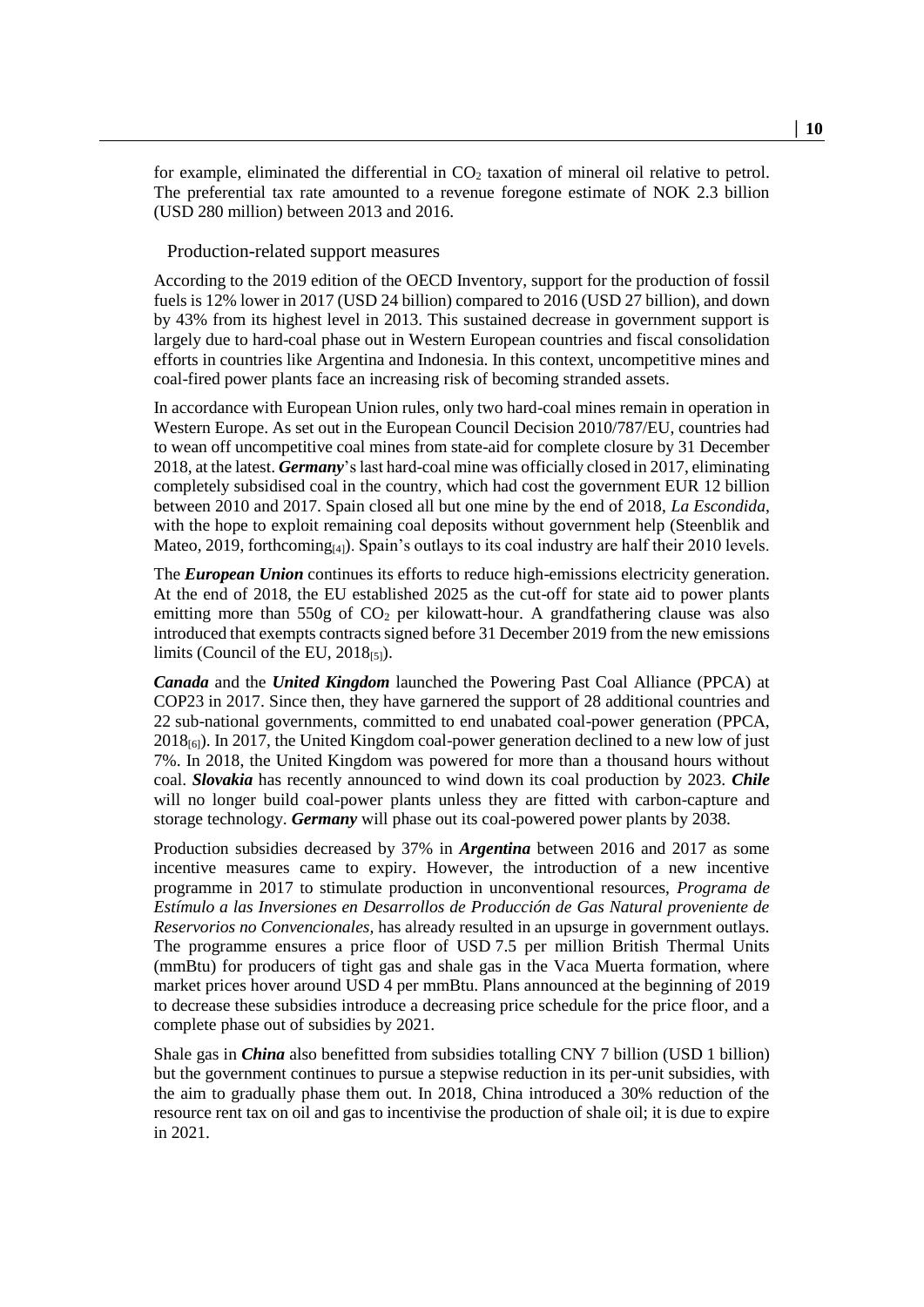In 2018, the *United Kingdom* changed the treatment of decommissioning cost in the Petroleum Revenue Tax (PRT) regime and the transfer of tax history. These amendments make it easier for investors to acquire mature oil and gas assets in the United Kingdom and the UK Continental Shelf. Additionally, newly added measures to the United Kingdom's *Estimate Costs of Relief 2019* edition includes estimates of the income tax relief on decommissioning cost and first-year capital allowance, which total GBP 24 billion between 2013 and 2017.

*Canada* has completed the rationalisation of one of its support measures for the fossil-fuel upstream sector. As of January 2018, the Canadian Exploration Expense (CEE) provision no longer applies to expenses related to bringing into production new wells, they are now included under a different provision, the Canadian Development Expense (CDE), which allows a 30% annual deduction instead of the 100% deduction the year they are incurred. Under the newly established Accelerated Investment Incentives, the oil and gas sector benefits from specific allowances, such as a first-year enhanced allowance on expenses eligible for a CDE.

#### *IEA price-gap estimates of consumer price support show an increase in subsidies to fossil fuels*

<span id="page-10-0"></span>The IEA employs the price-gap approach to capture the transfer to consumers resulting from government policies that maintain domestic fossil-fuel price below reference prices, i.e. import-parity or export-parity prices for fuels, and electricity tariffs below cost recovery or annual average-cost pricing for electricity in each country.<sup>4</sup> Based on the price-gap method, 5 the estimated IEA value of fossil-fuel consumption subsidies, covering 40 countries, showed a 12% increase in 2017 compared to 2016, to more than USD 300 billion, reflecting in large part the higher price for oil (which, if a low regulated end-user price remains the same, increases the estimated value of the subsidy) [\(Figure](#page-11-0) 2). Oil and electricity subsidies each constitute around 40% of global subsidies, with natural gas accounting for almost all of the remainder (IEA,  $2018_{[7]}$ ).

<sup>4</sup> As was noted in the [previous update report,](http://www.oecd.org/site/tadffss/publication/update-progress-reform-fossil-fuel-subsidies-g20.pdf) OPEC re-iterates that the price-gap approach "does not distinguish between efficient and inefficient energy subsidies. For example, oil-producing economies in developing countries may use their oil resources in a way that effectively promotes their general economic development, and this approach could more than offset the notional loss of value by selling the resource internally at a price below international prices… Therefore, OPEC considers that the benchmark price to be used in the case of countries that are well-endowed with energy resources should be the cost of production." (IEA and OECD,  $2018_{[19]}$ )

<sup>5</sup> . The IEA measures subsidies based on the amount by which the price of a given fuel falls short of its reference price, which corresponds to the international market price, adjusted for the costs of transportation and distribution and value-added tax (VAT), or where appropriate the full cost of supply. The estimates cover subsidies to fossil fuels consumed by end-users and subsidies to fossil-fuel inputs to power generation. For countries that import a given product, the estimates represent net expenditures resulting from the domestic sale of imported energy (purchased at world prices in hard currency), at lower, regulated prices. For countries that export a given product, the estimates represent the opportunity cost of pricing domestic energy below market levels.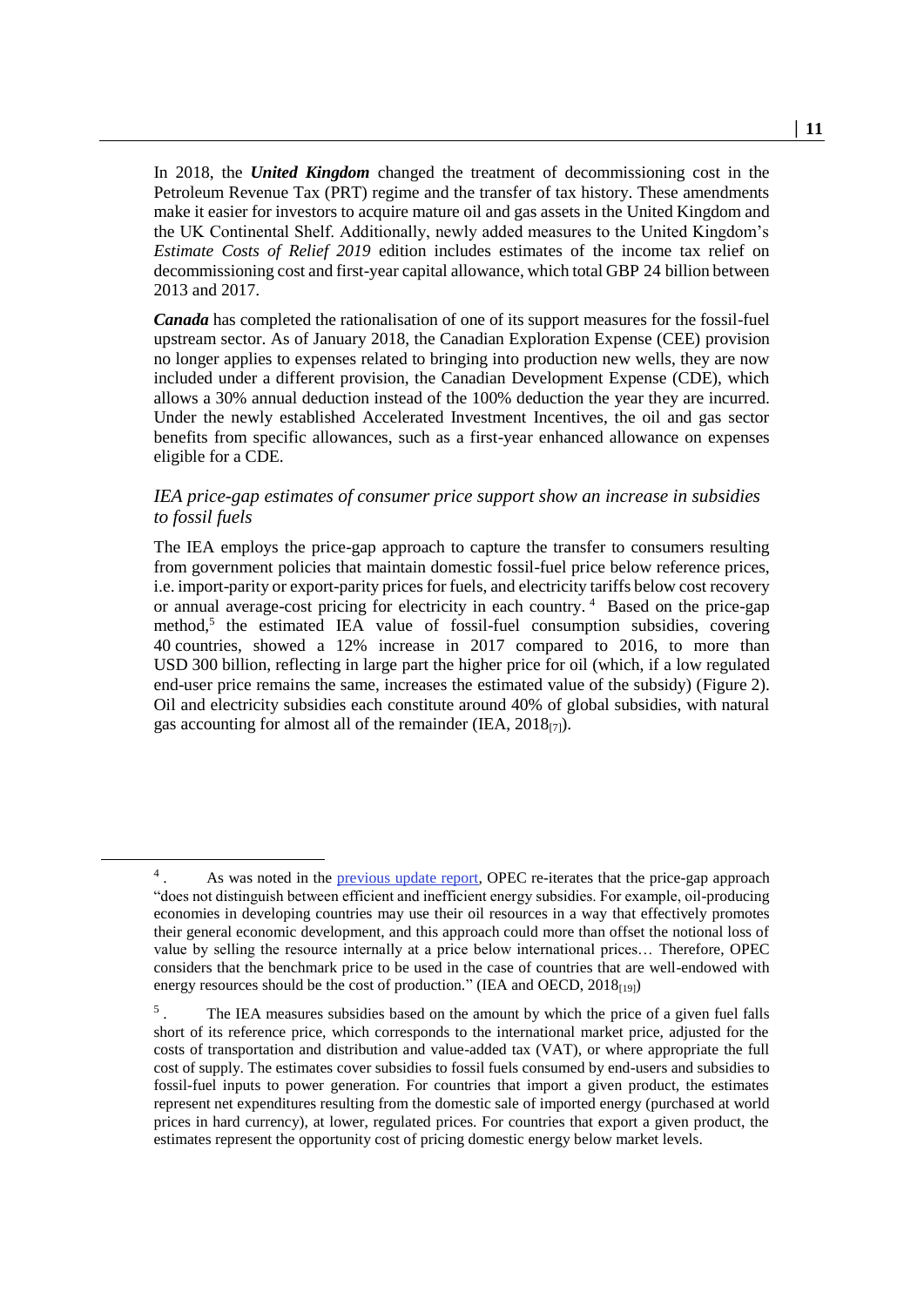<span id="page-11-0"></span>

#### **Figure 2. Value of fossil-fuel consumption subsidies from the IEA price-gap estimates indicate an increase of 12% between 2016 and 2017**

(in 2017 USD)

*Note*: Price of oil is the IEA average crude oil import price (right axis). The IEA price-gap approach identifies consumption subsidies (i.e. consumer price support) in 40 economies, among which are some G20 fossil-fuel exporting economies and countries in the MENA and Central Asia regions. *Source*: (IEA, 2018[8]).

In 2016, for the first time, the value of subsidies to fossil-fuelled electricity was higher than for oil. The 2017 data sees oil return as the most heavily subsidised energy carrier. Applying the price-gap method, the IEA has identified 40 economies as subsidising fossil-fuel consumption through price interventions. In total, these countries account for over half of global energy consumption. The value of subsidies as a share of the total GDP of these countries averages 1%. Ten countries accounted for over three-quarters of the global total of fossil-fuel consumption subsidies in 2017. The Middle East, where many countries increased prices for gasoline and diesel, remains the region with the largest share of total subsidies (around 35% of the total).<sup>6</sup>

The period of high oil prices from 2010-14 provided strong motivation for many oilimporting countries to pursue subsidy reform. Since government outlays to support domestic consumption are pro-cyclical, they can weigh heavily on public finances when oil prices increase for these countries or when domestic currencies weaken vis-à-vis the US dollar. The fall in prices that began in 2014 presented the opportunity. A host of countries, from *India* to *Indonesia* and from *Mexico* to *Malaysia*, have implemented pricing reforms in recent years.

Pricing reforms have also gained ground among fossil fuel exporters. *Kuwait*, *Oman*, *Qatar*, *Saudi Arabia* and the *United Arab Emirates* have all increased domestic prices for gasoline, natural gas and electricity in recent years [\(Figure](#page-12-0) 3). In many cases, subsidies represent an opportunity cost, i.e. foregone revenue, rather than an explicit financial

<sup>6</sup> . Some developing countries that are energy exporters are of the opinion that the reference price in their markets could be based on their cost of production rather than on import- or exportparity pricing.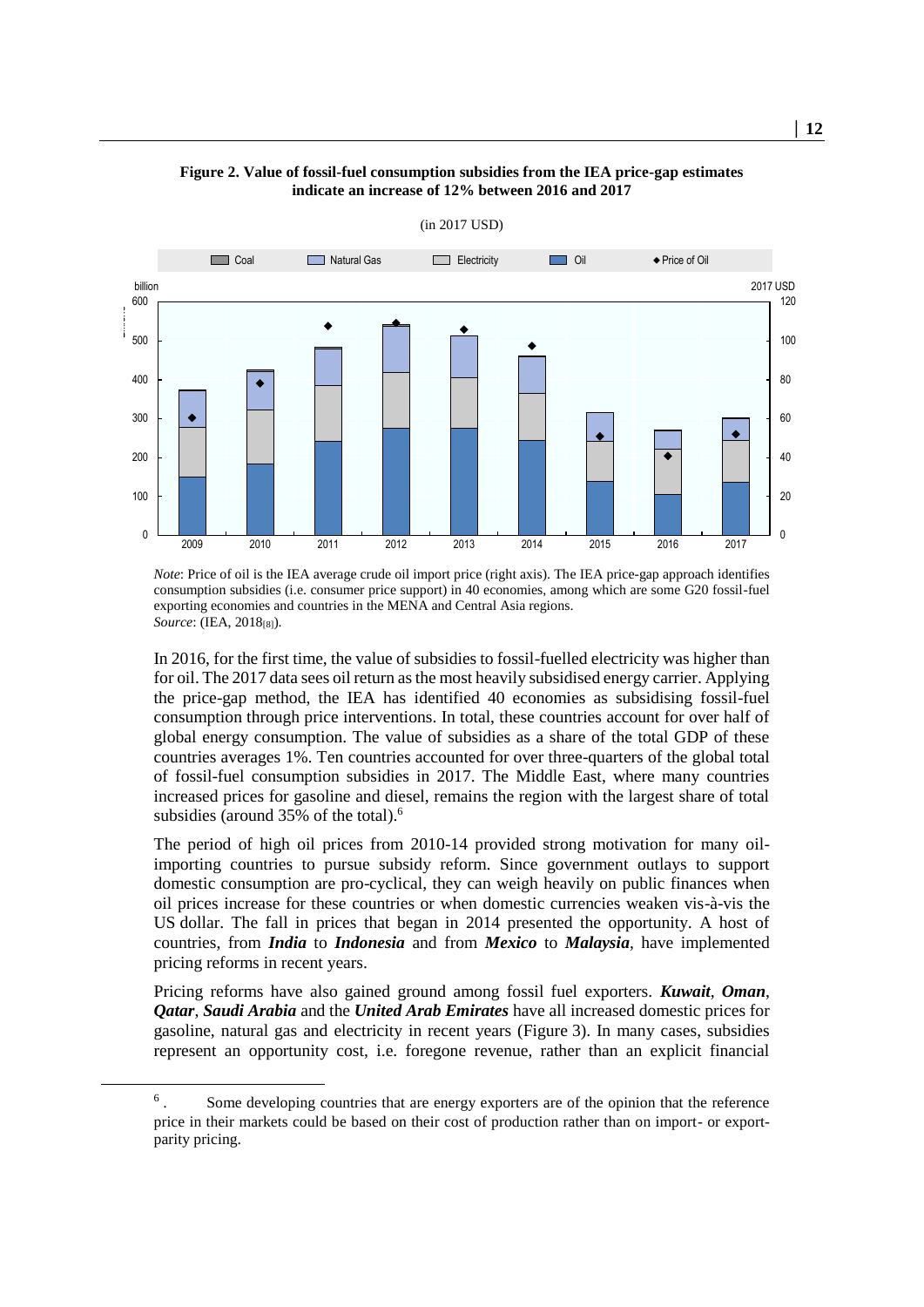burden, but the straitened circumstances of many oil and gas exporters in recent years gave impetus to changes in energy pricing. Exposure to oil-price volatility represents a fundamental challenge for oil-exporting countries. Their ability to shield their economies from these fluctuations is intimately linked to their capacity to diversify away from oil revenues. Low-international oil prices coupled with growing domestic demand for fuels place strong downward pressure on government revenues. Pricing reforms therefore can contribute to fiscal sustainability and diversification programmes.

<span id="page-12-0"></span>

#### **Figure 3. Policy developments to reduce consumption subsidies**

*Note*: Consumption subsidies covered in this time line refer to consumer price support. *Source*: International Energy Agency.

Any rise in international fuel prices, as occurred in the second half of 2018, could set back efforts to phase out fossil-fuel subsidies. Consumers in many oil-importing countries faced a hike in retail prices, particularly in developing economies with depreciating local currencies against US dollar. Facing these pressures, some countries started pushing back their reform schedules by postponing price increases or otherwise protecting consumers from their efforts – while in most cases keeping the overall policy goal of market-based pricing in place. For example, *Indonesia* and *Malaysia* have maintained domestic prices at the previous levels, while India has cut the excise duty on gasoline and diesel, and *Brazil* has increased its subsidy on diesel.

#### *The combined IEA-OECD estimate of support for fossil fuels indicates a slight increase in 2017*

The IEA and OECD have been tracking government support separately for several years, using complementary estimation approaches describe above. The combined estimate of support for fossil fuels is the total resulting from merging IEA price-gap estimates and OECD Inventory estimates.<sup>7</sup> For countries that are covered by both IEA and OECD estimates (Argentina, China, Colombia, India, Indonesia, South Korea, and Russia), double counting of subsidies is eliminated using the method explained in  $(OECD, 2018<sub>[9]</sub>)$ . Outputbased support to the electricity sector is not included in the combined estimates, but support

7 See footnote [4.](#page-10-0)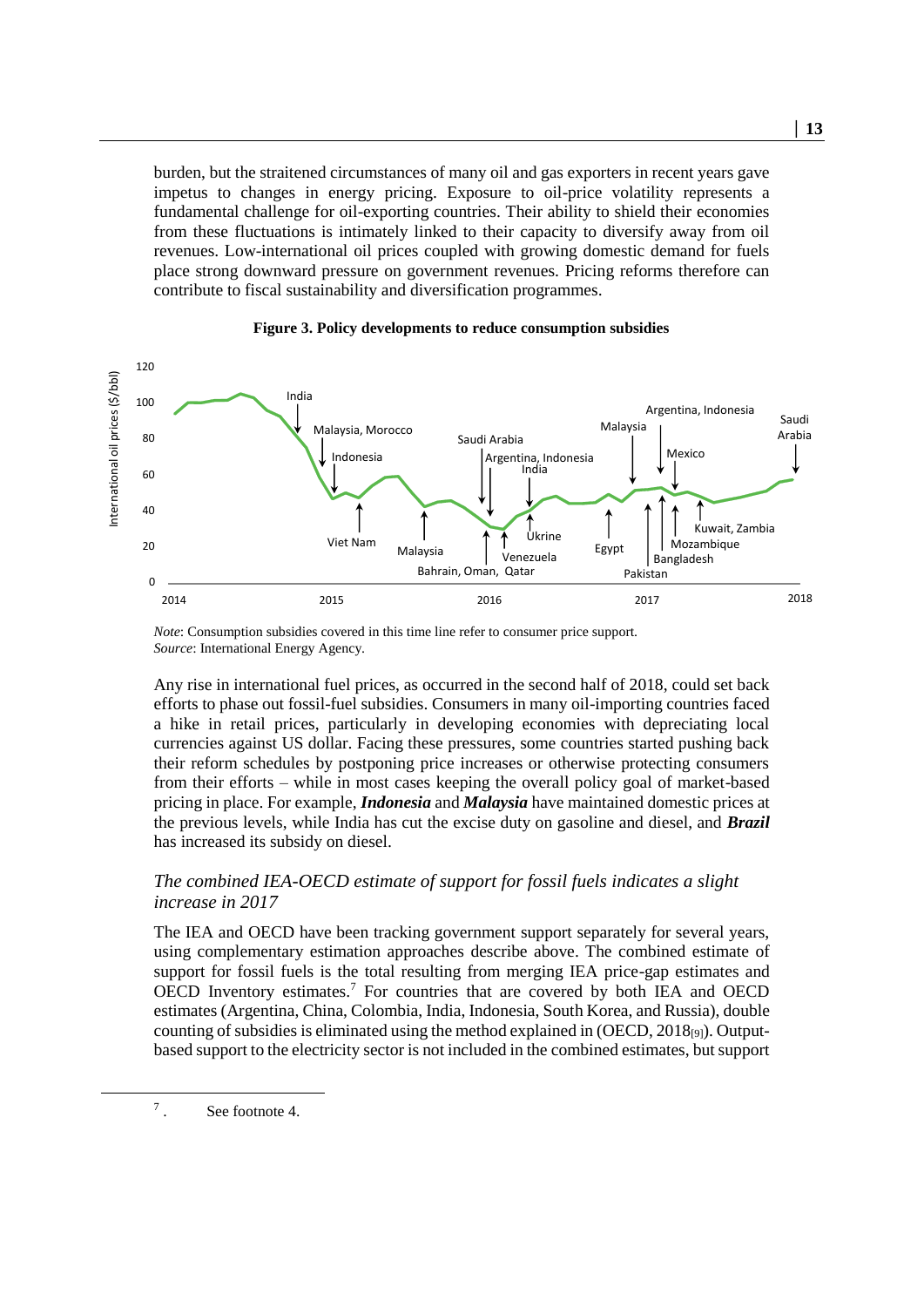measures for input fuels used in power-generation are counted and categorised under the input fuel to which they correspond.

Combined estimates of government support for fossil fuels measured by the IEA and OECD show an increase in subsidies in 2017 [\(Figure](#page-13-0) 4). The 2013-16 downward trend in support for fossil fuels, which was driven by the momentum to deregulate fossil-fuel prices and rationalise subsidies, was recently reversed with an increase of 5% in 2017 compared to 2016 levels. Support for fossil fuels stands at USD 340 billion in 2017.

**Figure 4. IEA-OECD combined estimate of support for fossil fuels show that progress has slowed down** 

<span id="page-13-0"></span>

*Note*: The combined estimate of support for fossil fuels is the total resulting from merging IEA price-gap estimates (see below) and OECD Inventory estimates. For countries that are covered by both IEA and OECD data (i.e. Argentina, China, Colombia, India, Indonesia, Mexico, South Korea, Russia), double counting of subsidies is estimated and eliminated using the method explained in (OECD, 2018[9]). Output-based support to the electricity sector is not included in the combined estimates, but support measures for input fuels used in power-generation are counted and categorised under the input fuel to which they correspond. *Source*: (IEA, 2018[8]), (OECD, 2019, forthcoming[1]).

The recent trend can be explained by several factors. With the increase in international oil prices, some countries re-instated stronger price controls on fossil fuels. Higher oil prices made it difficult for some governments to continue their energy pricing and taxation reforms. Additionally, support can increase because hikes in statutory fuel tax rates, due to higher carbon or excise taxes, often led to higher tax expenditures as documented by the OECD *Inventory*. 8

<sup>8</sup> . Tax expenditures are often calculated as the *revenue forgone* due to deviations of applied tax rates from a country-determined benchmark tax system. Increases in the benchmark tax rates lead to a mechanical increase in tax expenditure estimates.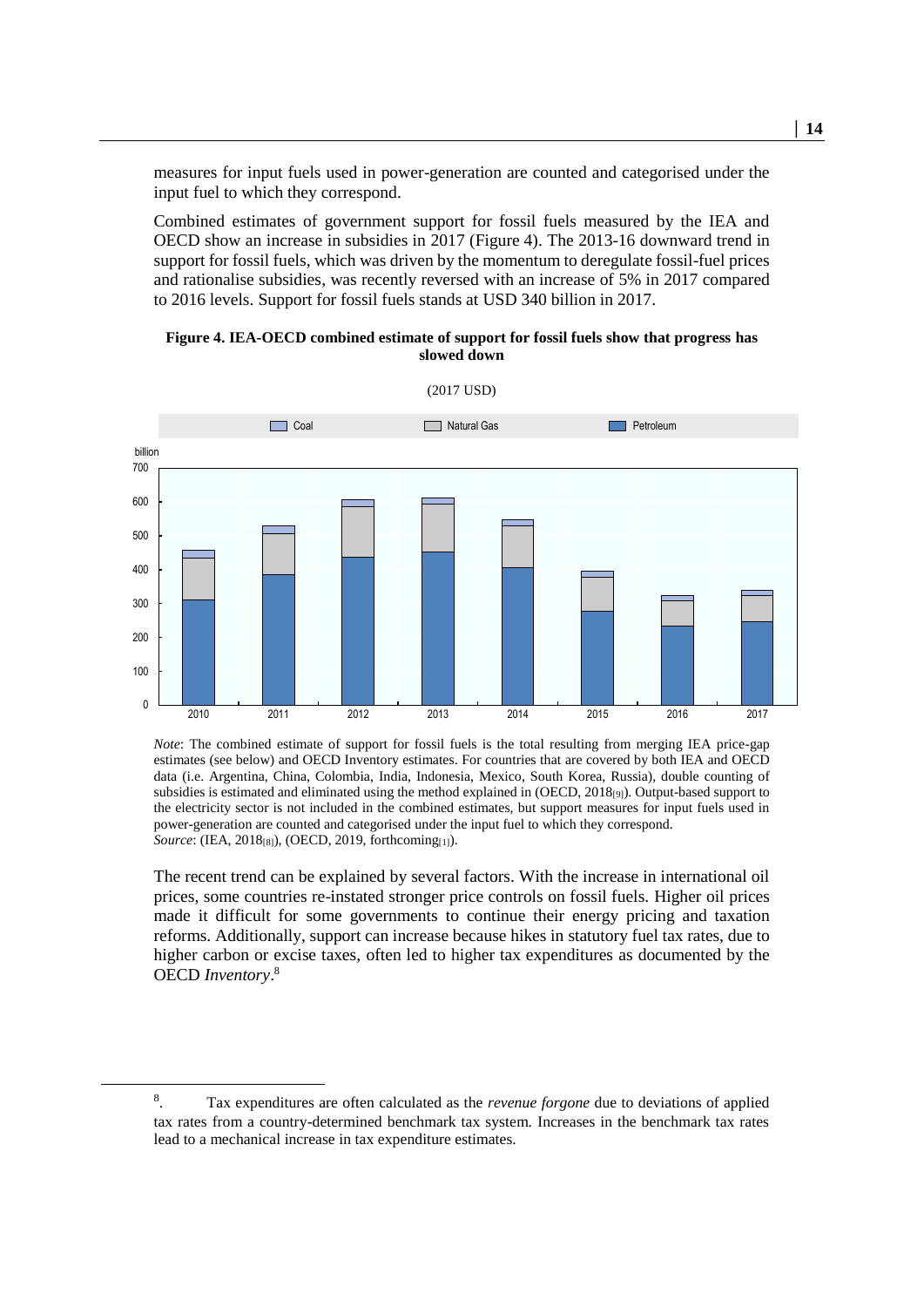#### *Increasing transparency on support measures for fossil fuels*

Several new developments have taken place on the reporting of government policies that encourage the use and consumption of fossil fuels. Estimating and openly reporting the extent of government support is a first building block toward reform of fossil-fuel subsidies. *Indonesia* has continued its efforts towards enhanced transparency and tracking of government expenditures. It published its first tax expenditure report, which includes, among others, tax provisions that give preferential treatment to fossil fuel consumption and production (Indonesia Ministry of Finance, 2018[10]). The *United Kingdom* included additional tax expenditures in 2019 to its regular reporting of tax expenditures. A government decree issued by the Ministry of Finance in *Colombia*, in August 2018, seeks to bring greater clarity on the definitions and inputs used in the formula for its price stabilisation mechanism, *Fondo de Estabilización de Precios de los Combustibles* (FEPC).

The OECD launched th[e Paris Collaborative on Green Budgeting](http://www.oecd.org/gov/budgeting/paris-collaborative-on-green-budgeting-hlfp-side-event-july-2018.htm) at the One Planet Summit in December 2017 as a platform for countries to share experiences and good practices in tracking their efforts to align budgetary practices with environmental objectives, underlining the linkages between budgetary, fiscal and environmental policy objectives.

Transparency on the use of government resources is an important element in aligning government policies to enable a transition towards a low-emissions energy system. OECD's efforts to track support for fossil fuels contributes to this end. Other organisations, such as the IEA, IMF, and the World Bank, among others, have also developed complementary information to improve the collective knowledge about fossil-fuel support. In order to explore ways to harness the potential synergies among these repositories of information, the OECD has initiated discussions with several IOs on the development of an Inter-agency Consortium for measuring government support to fossil fuels.

#### <span id="page-14-0"></span>*Developments in the reform of fossil-fuel subsidies in other IOs*

This section reports on developments in other international organisations (IOs). It incorporates contributions provided by the World Bank and the Organisation of the Petroleum Exporting Countries (OPEC).

#### *APEC peer reviews*

In parallel with the G20 peer reviews of IFFS, peer reviews have also taken place under the auspices of the Asia-Pacific Economic Cooperation (APEC) Energy Working Group (EWG). Four peer reviews have been completed by APEC's member economies: *[Peru](https://www.ewg.apec.org/documents/Peru__peer_review_of_fossil_fuel_subsidy_reforms_Nov102014_FINAL.pdf)* (2014), *[New Zealand](https://www.mbie.govt.nz/assets/7250f5135f/peer-review-fossil-fuel-subsidy-reforms-nz.pdf)* (2015), *[Philippines](https://www.slideshare.net/andreweil/apec-ffsr-peer-review-report-philippines-july-2016-final71416)* (2015), and *[Chinese Taipei](https://www.apec.org/Publications/2017/07/Peer-Review-on-Fossil-Fuel-Subsidy-Reforms-in-Chinese-Taipei)* (2017). The peer review for *Viet Nam* is forthcoming. APEC economies that have undergone the peer reviews agree that any measure that encourages wasteful consumption is inefficient and should be reformed in order to meet the government's objective of energy security and sustainable development.

#### *The Friends of Fossil Fuel Subsidy Reform*

The Friends of Fossil-fuel subsidies Reform Group, a group of nine countries (*Costa Rica, Denmark, Ethiopia, Finland, New Zealand, Norway, Sweden, Switzerland, Uruguay*), was formed in 2010 to support the efforts of the G20 and APEC to phase out IFFS. Since its inception, the group has played a central role in encouraging countries to accelerate their plans to meet their commitments of phasing out IFFS. The Friends have participated and contributed to events and international processes at the Conference of Parties meetings of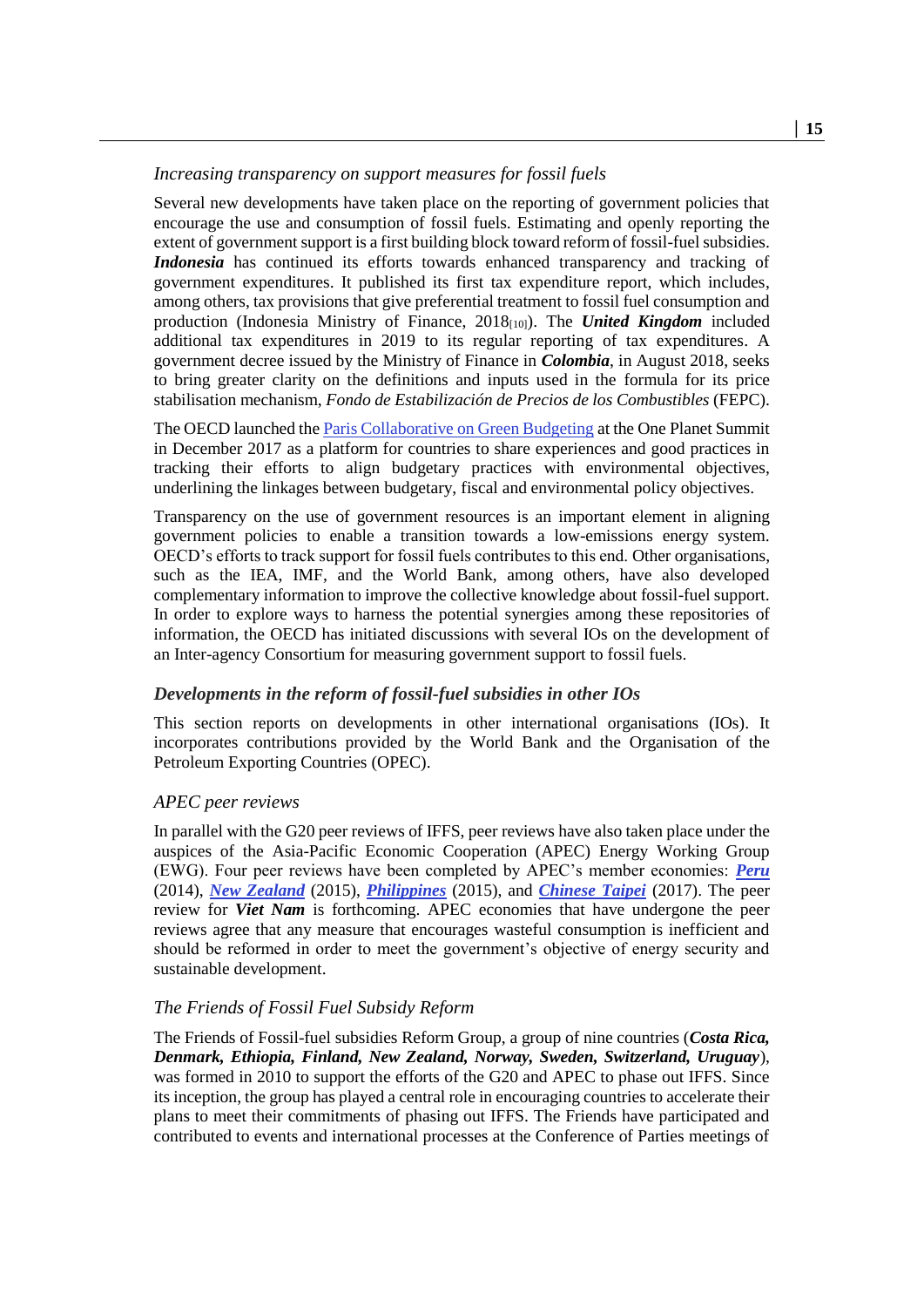the UNFCCC, the World Bank and IMF "Spring" meetings, the UN Sustainable Development processes, and the Clean Energy Ministerial. In December 2017, on the occasion of the 11th WTO Ministerial Conference, twelve countries endorsed a Fossil-fuel subsidies Reform Ministerial Statement  $(WT/Min(17)/54)$  developed by the Friends affirming their commitment to rationalising and phasing out inefficient fossil-fuel subsidies (WTO, 2017<sub>[11]</sub>).<sup>9</sup>

#### *The World Bank*

The Energy Subsidy Reform Facility<sup>10</sup>

Countries considering the reform of their energy subsidies have highlighted the need for support in dealing with the complexities of this issue. In response, in 2013 the World Bank's Energy Sector Management Assistance Program (ESMAP) launched the Energy Subsidy Reform Facility (ESRF). This USD 20 million Facility supports World Bank client governments in the design and implementation of their proposed or ongoing energy subsidy reform efforts.

To this end, the Facility mobilises experts from across the World Bank's range of sectors: energy, macro-economic and fiscal management, firm-level economics, poverty analysis and policy, social protection, governance, communications and consultations, the environment, and climate change. The ESRF also collaborates closely with other organisations that produce analysis and research and advocate for energy subsidy reforms. These include the Global Subsidies Initiative (GSI), the International Energy Agency (IEA), the International Monetary Fund, and the Organisation for Economic Co-operation and Development (OECD).

#### Advancing reform through technical assistance

Since its creation in 2013, the ESRF has provided [technical assistance](http://www.esmap.org/node/71197) through 6 060 engagements in 5 252 countries, including country and regional engagements. In addition to analysis of subsidies, technical assistance is provided for the assessment of distributional impacts of reform at the household and macroeconomic levels, communication and consensus building strategies, as well as targeting and delivery mechanisms and energy pricing frameworks, transition plans, and social protection and other mitigation mechanisms.

In Egypt, for instance, where energy subsidies represented 7% of GDP and 22% of the national budget in 2013 – significantly more than health and education expenditures combined – the ESRF provided analytical inputs to the reform process and capacitybuilding to various ministries. These inputs informed the government of socially sensitive ways of reforming. Within three years, Egypt managed to cut subsidies by more than half and channelled freed-up resources for health and education priorities. ESMAP support also laid the groundwork for broader dialogue that led to World Bank budget support over three

<sup>9</sup> . Signatory countries to the Fossil-fuel subsidies Reform Ministerial Statement are Chile, Cost Rica, Iceland, Liechtenstein, Mexico, the Republic of Moldova, New Zealand, Norway, Samoa, Switzerland, Chinese Taipei, and Uruguay.

<sup>10</sup> . Note that this technical-assistance facility is just one of the instruments the World Bank Group offers to support countries with subsidy reform.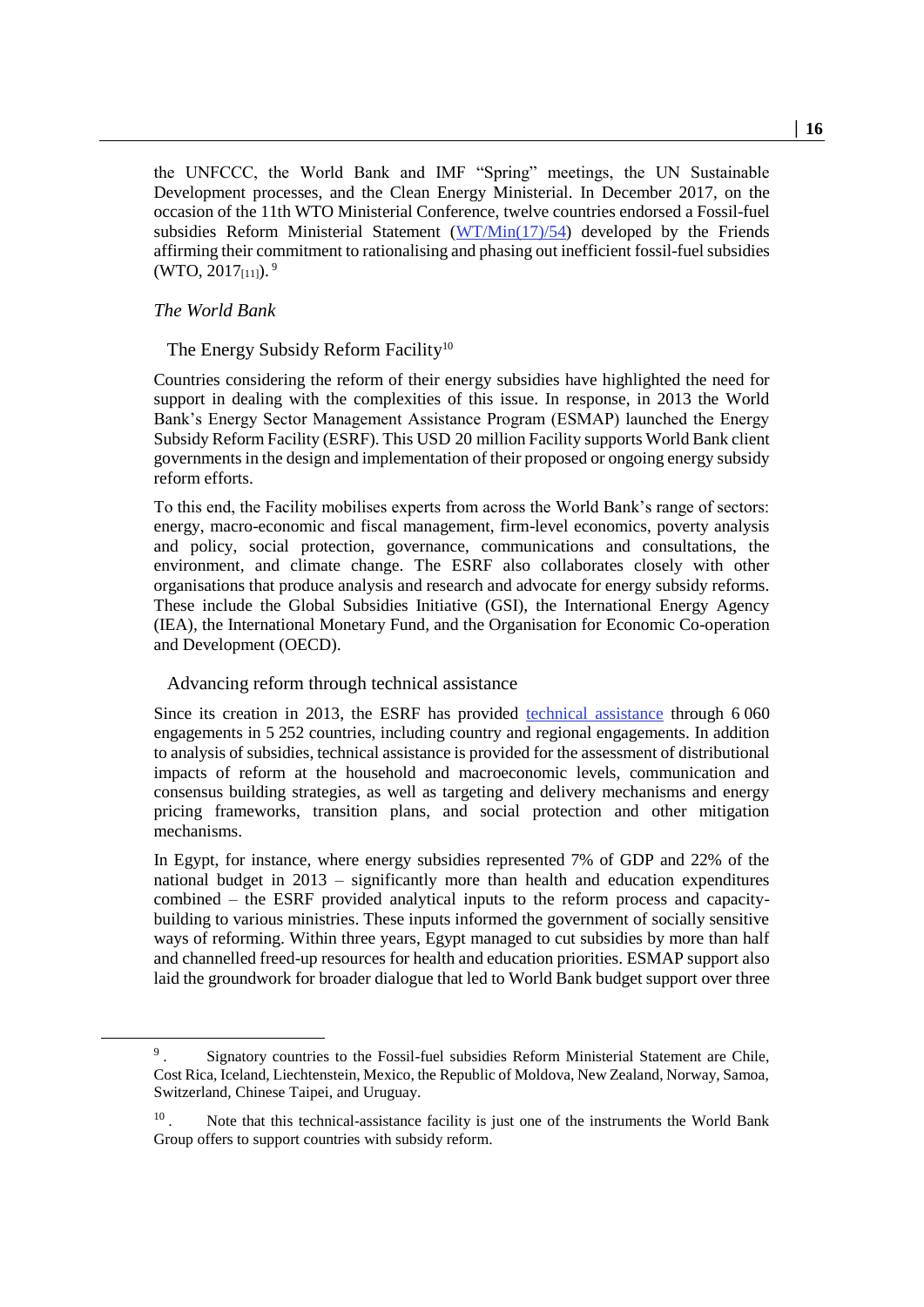years for a broad agenda of energy-sector reform, including reduction of subsidies, and a multi-donor initiative to support the scale up solar energy.

In Serbia, the ESRF supported the government's program of subsidy reduction ensuring a focus on minimising the impact on household energy expenditure, especially for the poor and the elderly under a USD 200 million World Bank loan for public expenditure and utility reform. As a result, successive increases in residential electricity tariffs over 2015-17 were accompanied by an increase in the budget of the Energy Vulnerable Program to enhance its coverage. Other examples are described in [country briefs](https://www.esmap.org/node/71197) available on ESMAP's website.

#### A practical guide to help government assess subsidies

The ESRF also supports clients by producing tools for assessment and decision making on energy subsidy reform. Through a collaboration of experts from across global practices at the World Bank, the Facility has supported the development of a comprehensive analytical toolkit and framework for assessing energy subsidies, the impact of their reduction or removal, and the political environment within which reform is taking place. The *Energy Subsidy Reform Assessment Framework* ([\(ESRAF\)](http://www.esmap.org/esraf) is a practical handbook that describes tools, methods and practices that can be used to identify, analyse and facilitate the various aspects of energy subsidy reform as input into policymakers' decisions on sequencing and prioritisation of subsidy reform.

#### Facilitating energy subsidy reform through peer exchange

The Facility also offers World Bank client governments that are embarking on energy subsidy reforms, the opportunity to learn from peers. The *Energy Subsidy Reform Online Community* (ESROC) is a members-only virtual community aiming to share knowledge among key stakeholders to facilitate energy subsidy reforms worldwide. ESROC hosts knowledge-exchange webinars to connect government officials and experts across the world for peer-to-peer dialogue about the technical and political challenges of reforming energy subsidies.

For example, in June 2017, ESROC organised a webinar connecting the governments of Morocco and Egypt. During the event, the architects of the fuel-pricing reform in Morocco presented their experience and answered questions from an audience of Egyptian counterparts who were going through a similar process. The webinar provided an opportunity for Egyptian government officials to learn from the Moroccan experience, as they proceeded in the planning and implementation of their own reforms.

To further disseminate the knowledge exchanged within ESROC, ESMAP has also developed the Practitioner [Exchange Series,](http://www.esmap.org/node/57702) which is a series of short guidance notes, capturing insights on important aspects of subsidy reform from the exchange. In addition, the Facility supports and organises regional workshops and conferences.

More recently, in October 2018, ESRF organised the ESMAP Knowledge Exchange Forum in Geneva in partnership with Switzerland's State Secretariat for Economic Affairs. Over two days, 100 plus participants from over 40 countries took part in a lively discussion on the challenges and opportunities of reforming energy subsidies. They listened to peers from other countries talk about their programs, shared their own perspectives, and discussed what it takes to make or break reforms.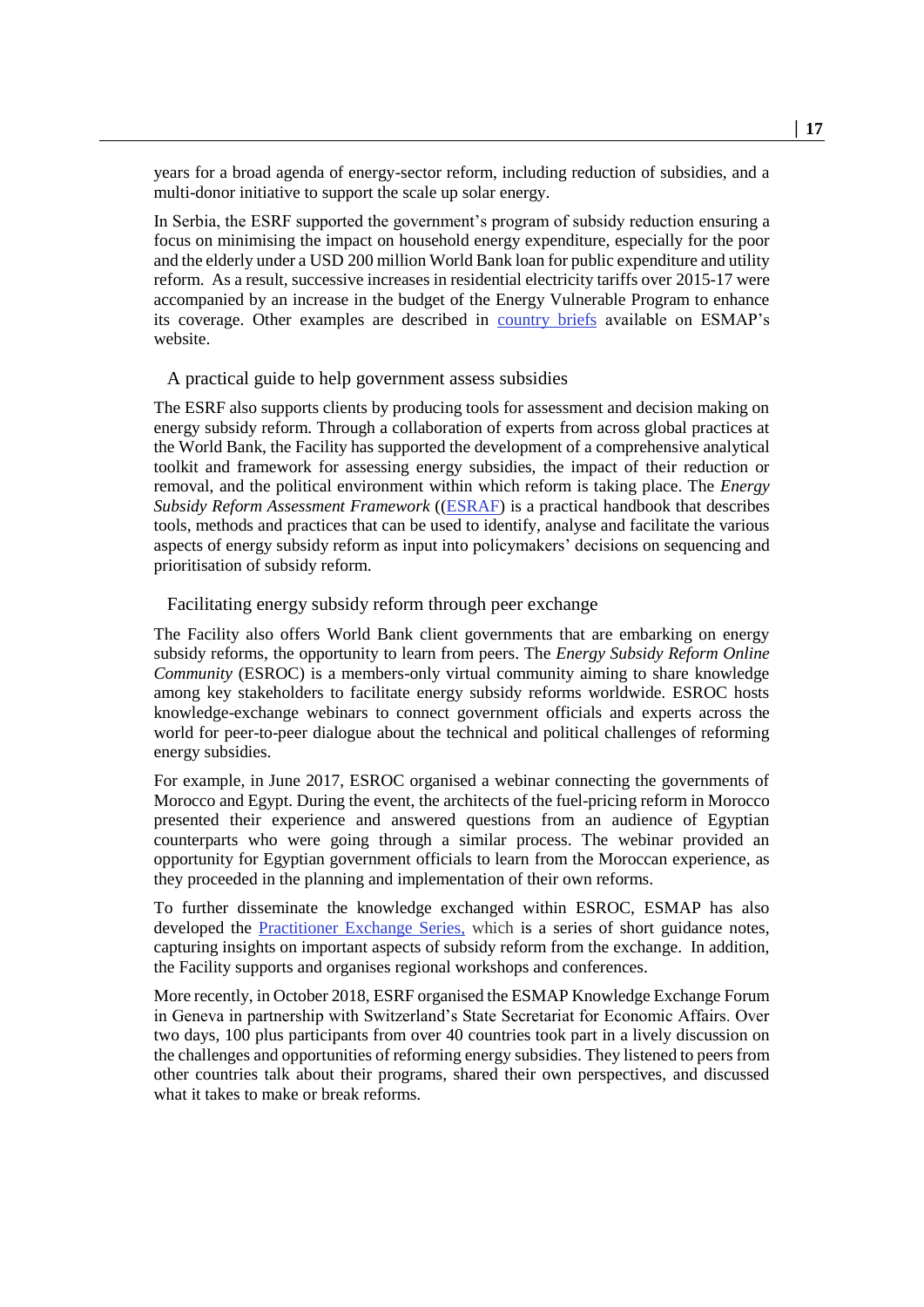#### *Organization of the Petroleum Exporting Countries (OPEC)*

The G20 has been instrumental in fostering a more balanced understanding that inefficient fossil-fuel subsidies can lead to wasteful energy consumption. In the closing statement of the 2016 G20 summit in Hangzhou, China, the G20 countries reiterated their full and undivided commitment to "rationalize and phase out inefficient fossil-fuel subsidies that encourage wasteful consumption over the medium-term, recognising the need to support the poor".

Be that as it may, fossil fuel consumption subsidies are unique in every country and are subject to energy policies designed to adhere to a set of priorities and needs specific to each country. OPEC Member Countries are actively evaluating, assessing and modifying their energy subsidy policies, especially where these are considered inefficient. This process is both complex and necessary. This is particularly evident for oil exporting countries where striking a balance between ensuring optimal use of their finite energy resources and ensuring energy access to all regardless of income but at the same time discouraging wasteful consumption is a delicate matter.

Furthermore, energy policies in energy-exporting developing economies have been created in tandem with other economic policies, as a means to effectively promote economic development and ensure energy access to the most vulnerable. This methodology has been used in numerous places as way of using societal gains to offset the theoretical value loss of selling their energy resources on domestic markets at prices below those in international markets.

Although the process of tackling inefficient energy subsidies is complicated, certain Member Countries have developed sophisticated energy governance structures that are currently being used to adapt to market changes and phase out subsidies deemed inefficient. A broad spectrum of recent events and global/country-specific trends have fed into the new and developing energy policies. These factors are even more evident when examining growth in domestic energy demand, the subsidies that have contributed to this demand growth and the increased pressure from climate change in these countries. Hence, a broad range of recent energy pricing reforms is emerging amongst OPEC Member Countries. One such example is the promotion of a national renewable energy plan focusing on expanding the use of renewable electricity generation, especially in rural areas that are not connected to the electric grid. This underscores these governments' commitment to providing energy access to the most vulnerable segments of society while also limiting dependence on subsidised fossil fuels.

Additionally, select Member Countries have initiated and enacted policies to scale back some end-use fossil-fuel subsidies over the past few years and to raise their domestic gasoline prices by 50% (and in some countries even 100%). These reforms are part of a set of measures aimed towards the eventual removal of all subsidies for gasoline and jet fuel. This constitutes living proof that energy subsidy reforms in certain OPEC Member Countries are on a trajectory to reduce and even phase out certain fossil-fuel subsidies.

The impact of fossil-fuel subsidies is of massive proportions, nationally and globally. This is evident when examining the impact of these subsidies on energy demand and the economy at large. Fossil-fuel subsidies can represent a major expense for governments and the budget needed to maintain these subsidies is often equivalent to a relatively large proportion of the country's GDP.

Last but not least, OPEC Member Countries are taking into account that the stability and advancement of their economies is of the utmost importance when examining and planning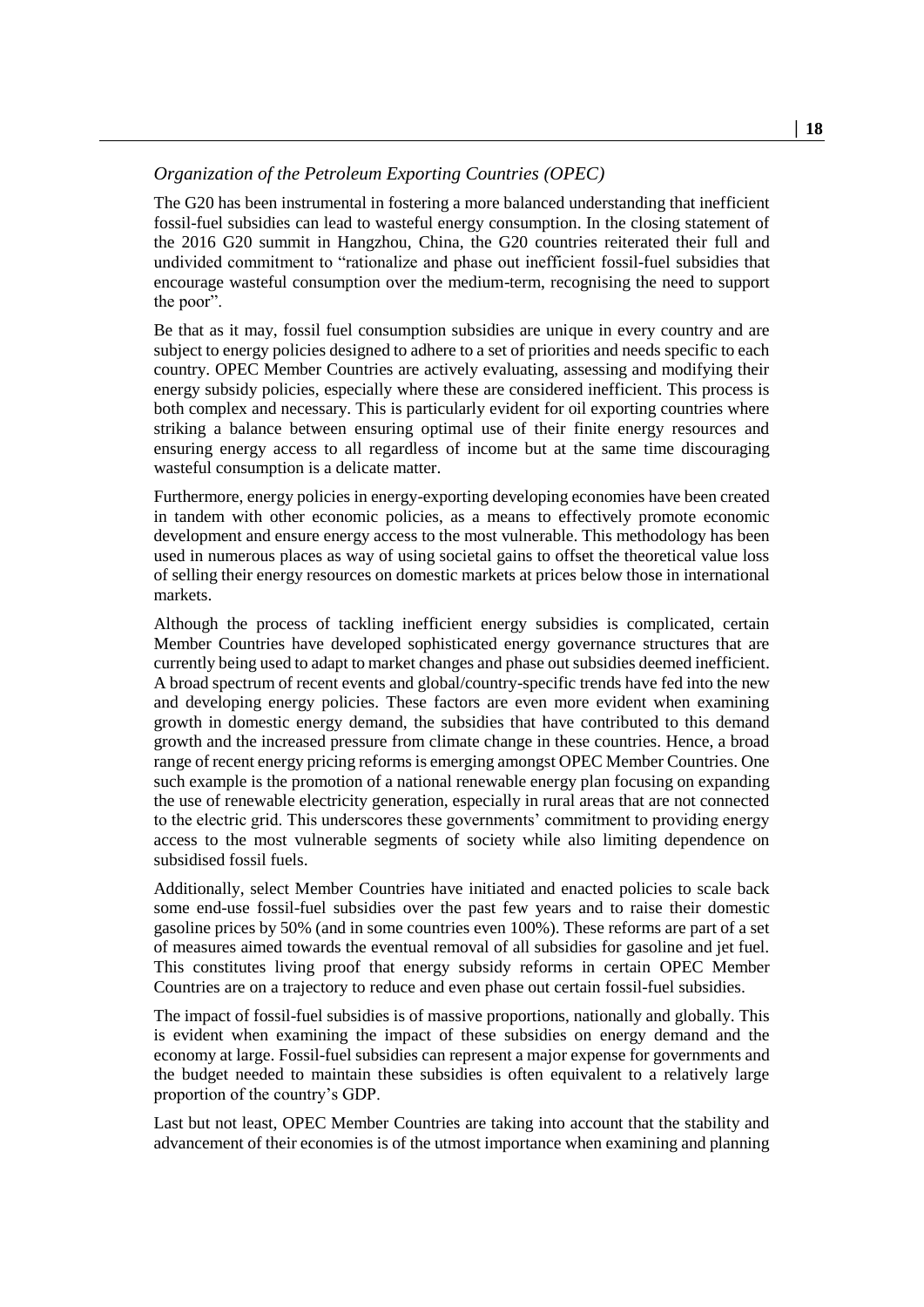their fossil fuel subsidy reforms. Therefore, the effort of the G20 Summit towards sharing knowledge and best practices is much appreciated and is an invaluable contribution to these initiatives.

#### *IEA country reviews*

The *Slovak Republic* has domestic coal production that is uncompetitive against imported coal. Although coal mining in itself is not subsidised, the electricity generation from domestic coal is. Such subsidies are allowed under EU law for reasons of security of supply. In the In-depth review of the Slovak Republic, the IEA recommended the government to eliminate the subsidies of the coal sector (IEA,  $2018_{[12]}$ ). With two new nuclear units about to come online in 2018-19, the security of supply for electricity cannot motivate the coal power subsidy. At the end of 2018, the Slovak government committed to the phase-out of the coal power generation subsidies until 2023, which was sooner than previously expected  $(Jancarikova, 2018<sub>[13]</sub>).$ 

*Morocco* has maintained the phase-out of energy subsidies, an important step in encouraging more efficient energy use and reducing GHG emissions. Morocco took advantage of a period of low oil prices in 2014-15 to successfully phase out fossil-fuel subsidies with the exception of butane. Since December 2015, the prices for most refined products are now free (and follow international prices). Butane gas, largely used by households and agriculture, remains subsidised. In 2017, the energy subsidy bill stood at nearly EUR 1 billion due to the increase in international oil prices and higher consumption, constituting a significant strain on the national budget. While some programmes are being implemented - Morocco has launched a national solar pumping programme in agriculture, to save water and energy, and to improve the output and productivity of farmers - the commercial and agriculture sectors still largely rely on butane, notably in rural areas. The 2019 IEA in-depth review encourages the government to improve the targeting of the subsidies (IEA, 2019, forthcoming $_{[14]}$ ).

The Government of *India* has undertaken an ambitious and successful effort to provide access to energy to its entire population, bringing access to electricity and clean cooking fuels to hundreds of millions of people. To ensure the efficiency of its effort, the Government of India has embarked on a course of rationalising fossil-fuel subsidies, starting with the area of clean cooking. The PMUY (Pradhan Mantri Ujjwala Yojana) scheme targets subsidies to women in below poverty line (BPL) households and provide them with a stove and subsidised cylinders of liquefied petroleum gas (LPG), providing for a 'Blue Flame Revolution' with 60 million new LPG connections at the end of 2018. The program expanded the target to 80 million households by March 2019. This is improving health, especially of women and children, by reducing exposure to indoor air pollution from burning traditional biomass and eliminating time collecting fuelwood. A good example for subsidy reform is the better targeting of LPG support. To control subsidies, the GoI introduced the Direct Benefit Transfer (DBT) in LPG (PAHAL scheme) and launched the '#GiveItUp' campaign which was successful in motivating LPG users who can afford to pay the market price to voluntarily surrender their LPG subsidy, which have saved some USD 4.6 billion of subsidies.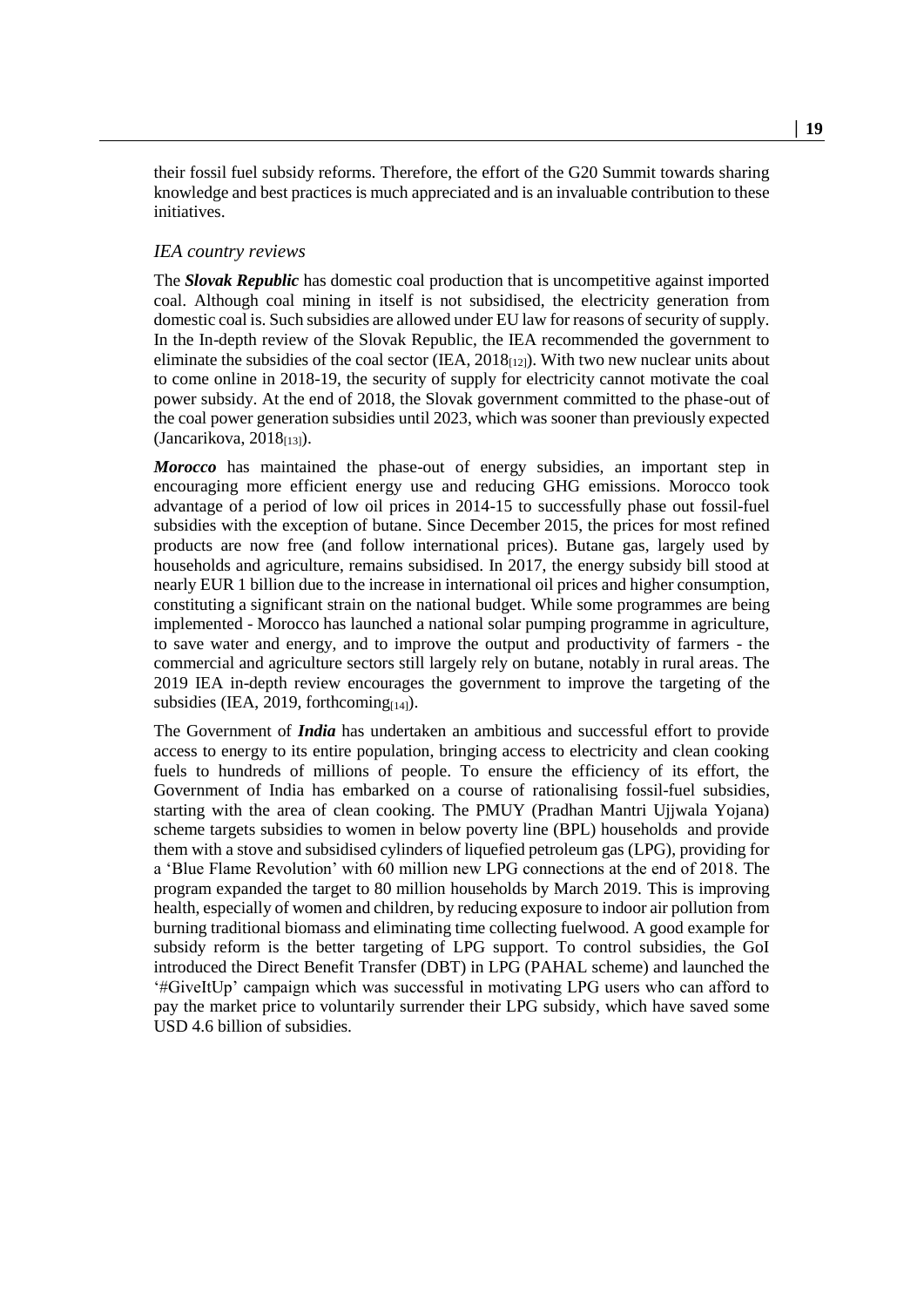#### *OECD country reviews*

#### Economic Surveys

The OECD publishes *Economic Surveys* every two years for each of its member countries and for non-member countries, including Argentina, Brazil, China, India, Indonesia, Russia, and South Africa,. The Economic Surveys discuss regularly issues relating to fossilfuel subsidies and taxes, often with recommendations related to the liberalisation of energy markets, the pricing and taxation of carbon-based fuels and electricity.

<span id="page-19-0"></span>A summary of selected OECD Economic surveys published in 2018-19 that have discussed fossil-fuel subsidies or fuel taxation are listen in [Table](#page-19-0) 2.

#### **Table 2. OECD** *Economic Surveys* **that discuss support to fossil fuels**

| <b>Country and</b><br>date of the<br>survey | Comments and recommendations relating to fossil-fuel subsidies or taxation                                                                                                                                                                                                                                                                                                                                                                                                                                                                                                                                                                                                                                                                                                                                                                                                                                                                                                                                                                                                                                                                                                                                                                                                                                                                                                                                                                                                                                                                                                                                          |
|---------------------------------------------|---------------------------------------------------------------------------------------------------------------------------------------------------------------------------------------------------------------------------------------------------------------------------------------------------------------------------------------------------------------------------------------------------------------------------------------------------------------------------------------------------------------------------------------------------------------------------------------------------------------------------------------------------------------------------------------------------------------------------------------------------------------------------------------------------------------------------------------------------------------------------------------------------------------------------------------------------------------------------------------------------------------------------------------------------------------------------------------------------------------------------------------------------------------------------------------------------------------------------------------------------------------------------------------------------------------------------------------------------------------------------------------------------------------------------------------------------------------------------------------------------------------------------------------------------------------------------------------------------------------------|
| Australia<br>(2018)                         | Since the last Economic Survey, Australia has made little progress in reducing its environmental footprint.<br>Frequent changes in core climate-change instruments have created uncertainty for emitters, and has also<br>discouraged energy sector investment.                                                                                                                                                                                                                                                                                                                                                                                                                                                                                                                                                                                                                                                                                                                                                                                                                                                                                                                                                                                                                                                                                                                                                                                                                                                                                                                                                     |
|                                             | Energy taxation notably comprises comparatively low tax rates on transport fuels in international<br>comparison. Fossil fuels are untaxed in industrial use and in electricity generation. This also applies to<br>coal, which is used heavily in electricity generation. Pricing the carbon content of fossil fuel use<br>consistently, and transport fuels at higher rates, would reduce demand for carbon-intensive energy.                                                                                                                                                                                                                                                                                                                                                                                                                                                                                                                                                                                                                                                                                                                                                                                                                                                                                                                                                                                                                                                                                                                                                                                      |
| Canada (2018)                               | A key recommendation of the Survey is to progressively increase the carbon price to the extent<br>necessary to meet Canada's GHG abatement objectives, and eliminate redundant abatement measures.<br>The Survey points out that, while Canada's emissions of GHGs are among the highest in the OECD in per<br>capita term, the country has overlapping and potentially expensive measures to reduce carbon emissions,<br>many of which would be redundant if all emissions were adequately priced.                                                                                                                                                                                                                                                                                                                                                                                                                                                                                                                                                                                                                                                                                                                                                                                                                                                                                                                                                                                                                                                                                                                 |
|                                             | Revenues from environmental taxes (at all levels of government) are considerably lower than in most<br>other countries, largely because of low energy taxation. While the average tax rate on motor fuel is higher<br>than in the United States, it is much lower than in Europe. Diesel is taxed at a lower rate than gasoline,<br>even though its environmental externalities are higher.                                                                                                                                                                                                                                                                                                                                                                                                                                                                                                                                                                                                                                                                                                                                                                                                                                                                                                                                                                                                                                                                                                                                                                                                                         |
|                                             | New measures were undertaken to help Canada meet its COP21 target of cutting emissions to 30%<br>below 2005 levels by 2030. Federal, provincial and territorial governments, in consultation with<br>Indigenous peoples, launched the Pan-Canadian Framework on Clean Growth and Climate Change<br>(PCF) in 2016. It outlines a country-wide approach to pricing carbon emissions to ensure that they are<br>subject to a minimum price across the country, which is to rise from CAD 10 per tonne of CO <sub>2</sub> equivalent<br>in 2018 to CAD 50 by 2022, or subject to cap-and-trade systems with adequate emissions-reduction<br>targets and declining caps over time. The PCF also announced specific measures to reduce emissions<br>and build resilience to adapt to a changing climate, including: accelerating the phase-out of traditional<br>coal-fired electricity; reducing methane emissions from the oil and gas sector by 40-45% by 2025; support<br>for communities to adapt to climate change; and funding to foster clean technology solutions. With the<br>exception of Saskatchewan, all federal, provincial and territorial jurisdictions have signed up. In provinces<br>and territories that do not meet the minimum carbon price, the federal government will impose a federal<br>back-stop carbon pricing system consisting of a charge on fossil fuels and, for large emitters, an output<br>based pricing system (cap and trade with free allocation of permits up to the industry standard) and return<br>the direct revenues to the provincial/territorial jurisdiction of origin. |
|                                             | Now that the two largest provinces have included transport fuels in their cap-and-trade system, bringing<br>them into line with Alberta and British Columbia and more generally with the federal carbon-pricing<br>benchmark, setting a tight cap on emissions could, as prices rise, eventually make many other<br>overlapping and potentially expensive policies redundant, such as targeting transport emissions using<br>incentives for zero-emission cars, fuel standards and vehicle economy standards. To contain the risk that                                                                                                                                                                                                                                                                                                                                                                                                                                                                                                                                                                                                                                                                                                                                                                                                                                                                                                                                                                                                                                                                              |

#### (March 2018 to March 2019)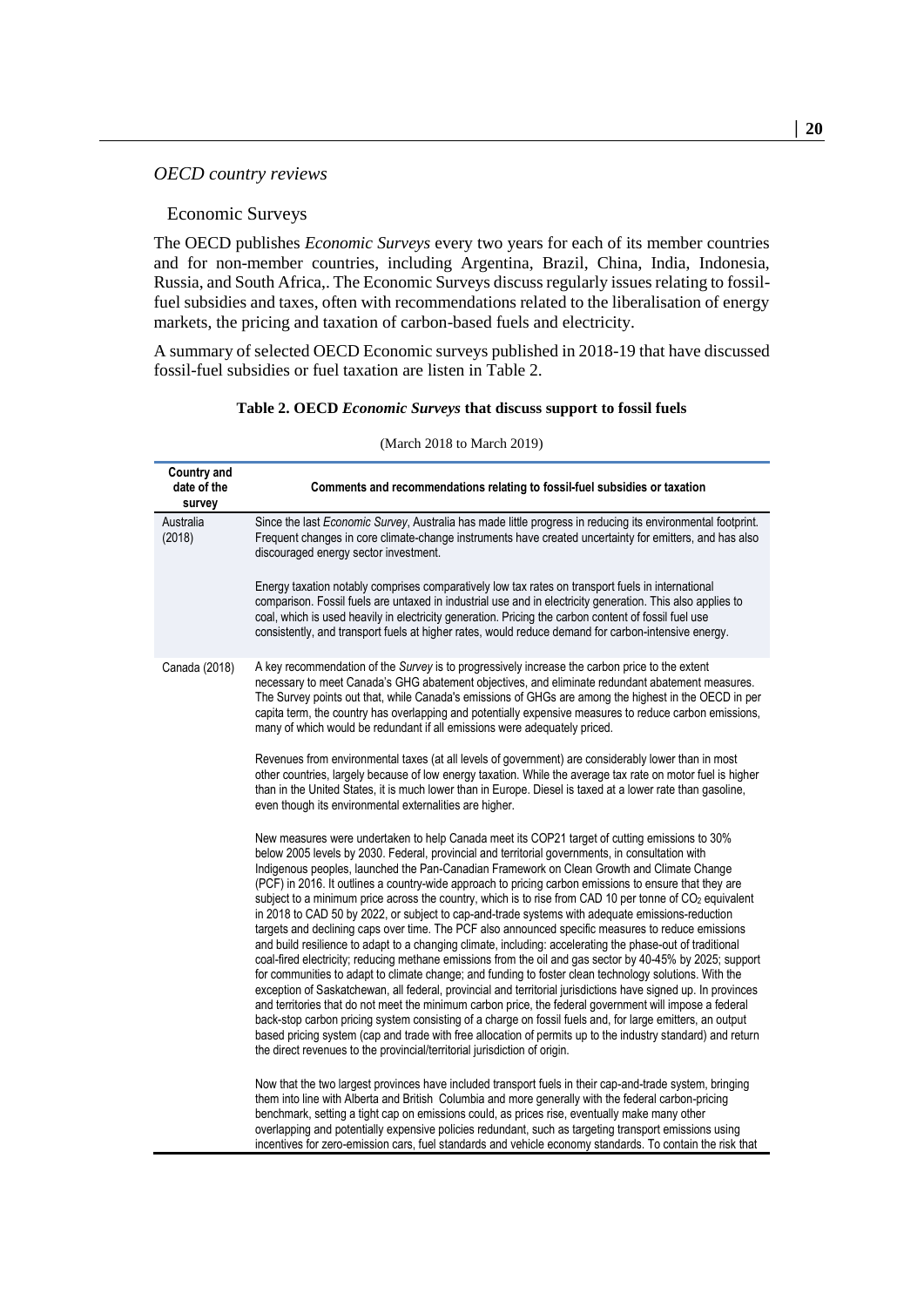| <b>Country and</b><br>date of the<br>survey | Comments and recommendations relating to fossil-fuel subsidies or taxation                                                                                                                                                                                                                                                                                                                                                                                                                                                                                                                                                                                                                                                     |
|---------------------------------------------|--------------------------------------------------------------------------------------------------------------------------------------------------------------------------------------------------------------------------------------------------------------------------------------------------------------------------------------------------------------------------------------------------------------------------------------------------------------------------------------------------------------------------------------------------------------------------------------------------------------------------------------------------------------------------------------------------------------------------------|
|                                             | a tight cap results in a politically unacceptable carbon price, a limit on the price of allowances could be<br>set.                                                                                                                                                                                                                                                                                                                                                                                                                                                                                                                                                                                                            |
| <b>Czech Republic</b><br>(2018)             | The 2017 "Czech Republic 2030" strategy defines priorities for implementing the 2030 Agenda. However,<br>the economy remains among the most energy- and carbon-intensive in the OECD, and the population is<br>exposed to high levels of air pollution due to reliance on coal. Strengthening political commitment to a<br>low-carbon economy and aligning the State Energy Policy with the Paris Agreement objectives are key<br>priorities. The Survey analyses the potential for a review of the tax structure to better align economic and<br>environmental objectives. Pricing carbon will help in tackling climate change and air pollution cost-<br>effectively. It could contribute to improving energy affordability. |
|                                             | No action has been made so far to follow the recommendations from the previous Economic Survey<br>concerning carbon taxation. Those recommendations were to support implementation of carbon taxation<br>at the EU Level, to realign the excise tax rate on all fossil energy sources and products, based on their<br>carbon content and other environmental externalities, notably by increasing the relative taxation of diesel,<br>and to remove several excise tax reliefs on fuel use.                                                                                                                                                                                                                                    |
|                                             | The introduction a carbon component in energy taxation for carbon emissions outside the EU system is a<br>key recommendation of this Survey.                                                                                                                                                                                                                                                                                                                                                                                                                                                                                                                                                                                   |
| Denmark<br>(2019)                           | A CO <sub>2</sub> -tax, levied on most fuels in proportion to their carbon content, already rectifies part of the gap to<br>the ETS for transport. In addition, private transport is heavily taxed both through fuel excise duties and<br>through high taxes on purchase of new vehicles.                                                                                                                                                                                                                                                                                                                                                                                                                                      |
|                                             | In June 2018, a political agreement was reached on the future energy policy with a strong focus on cost-<br>efficiency. On the subsidy side, the idea is to move towards a technology-neutral scheme. On the tax<br>side, the main element is a reduction of electricity taxes, which will support the transition away from fossil-<br>based heating and a better use of the rising Danish production of renewable energy. Nevertheless, more<br>needs to be done to equalise the price of CO <sub>2</sub> -emission across all types of energy use and across<br>households and businesses                                                                                                                                    |
| Germany<br>(2018)                           | The revenue from environmentally related taxes accounts for 2% of GDP, only about half of what is raised<br>in Denmark according to OECD data. The structure of Germany's energy taxation sends inconsistent<br>carbon abatement signals across fuels, as argued in previous Economic Surveys. Carbon intensive fuels<br>are often taxed at lower rates per tonne of CO <sub>2</sub> compared to low-carbon fuels. For example, diesel is<br>taxed at a lower rate than gasoline on a per litre basis. However, burning diesel emits higher levels of<br>$CO2$ per litre.                                                                                                                                                      |
|                                             | Tax rates differ widely across energy users and fuels. Coal use is taxed at lower rates than natural gas<br>use. Certain energy-intensive production processes are partially or fully exempt from energy taxes.                                                                                                                                                                                                                                                                                                                                                                                                                                                                                                                |
|                                             | Tax expenditures for environmental harmful activities could be gradually phased out, energy tax rates<br>could be aligned with carbon intensity and taxation of nitrogen oxide emissions could be introduced, as<br>recommended in the 2016 Economic Survey.                                                                                                                                                                                                                                                                                                                                                                                                                                                                   |
| Greece (2018)                               | The Survey points out that, even though per-capita greenhouse gases emissions are below the OECD<br>average, fossil fuel support measures are high. According to OECD's data, Greece is one of the OECD<br>countries with the largest fossil fuel support measures (i.e. measures encouraging the production and<br>consumption of fossil fuels) as a share of government spending and total taxes. Consequently, the<br>phasing-out of fossil-fuel support measures is a key recommendation of the Survey.                                                                                                                                                                                                                    |
|                                             | The Survey underlines that the tax on diesel fuel is less than half that on petrol. Greece grants several<br>excise tax and VAT reductions for fossil fuels used in industrial and residential sectors. Greece also<br>provides support to the development of coal-fired electricity plants, locking in carbon-intensive capital<br>assets and increasing the risk of stranded assets. According to the Survey, phasing out fossil-fuel support<br>measures would accelerate the shift towards renewable energy and facilitate the implementation of the<br>new EU Emission Trading System Directive and the Industrial Emissions Directive.                                                                                   |
|                                             | The Survey estimates that the phasing-out fossil-fuel subsidies would result in a decrease of fiscal<br>expenditure by 0.32% of annual GDP in 2019 (-0.12 in 2030).                                                                                                                                                                                                                                                                                                                                                                                                                                                                                                                                                            |
| Indonesia<br>(2018)                         | There is scope to better use taxes for health and environmental aims. Indonesia has one of the lowest tax<br>rates on energy among OECD and G20 countries. Phasing out fuel subsidies would be a first step                                                                                                                                                                                                                                                                                                                                                                                                                                                                                                                    |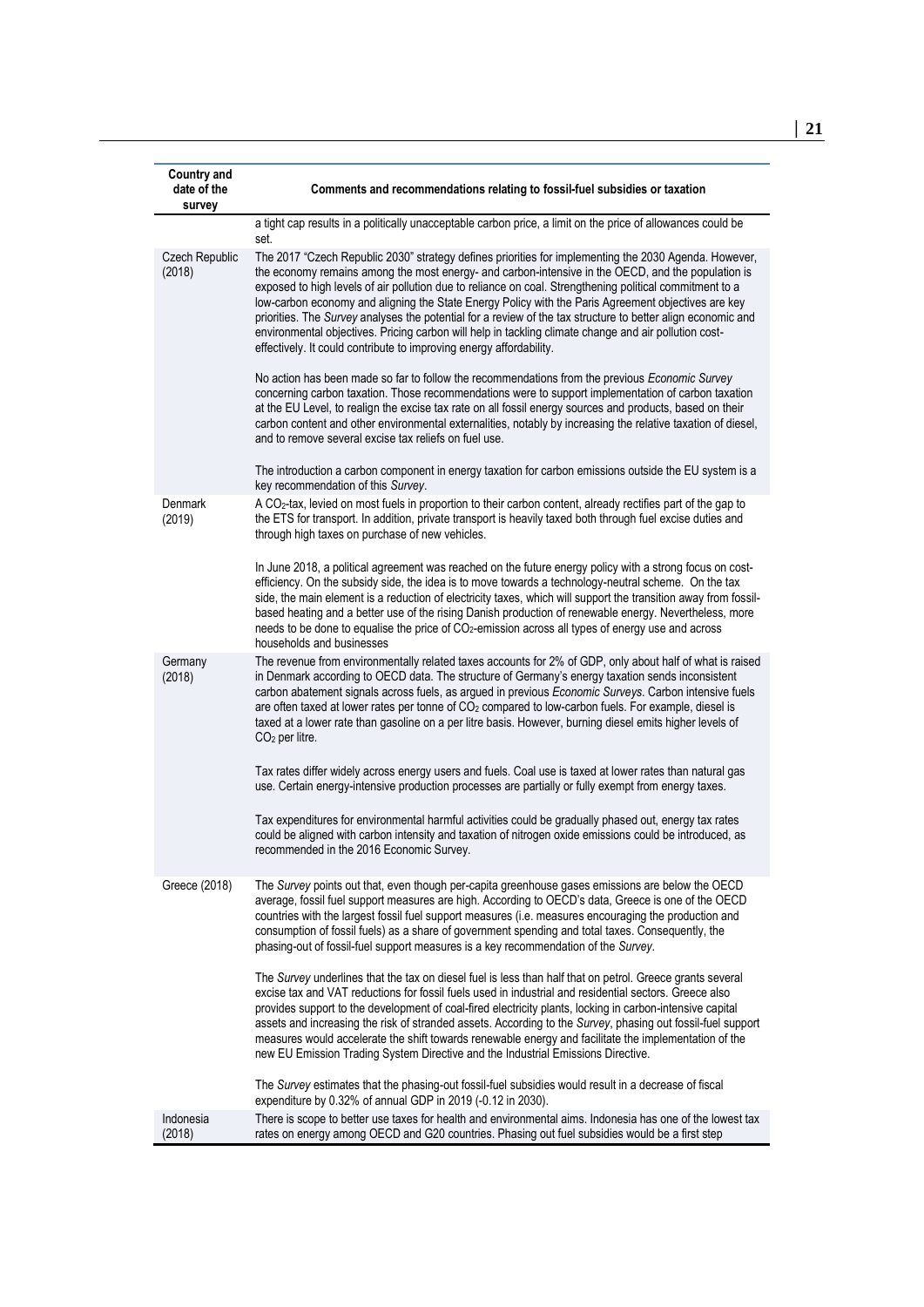| <b>Country and</b><br>date of the<br>survey | Comments and recommendations relating to fossil-fuel subsidies or taxation                                                                                                                                                                                                                                                                                                                                                                                                                                                                                                                                                                                                                                                                                                                                              |
|---------------------------------------------|-------------------------------------------------------------------------------------------------------------------------------------------------------------------------------------------------------------------------------------------------------------------------------------------------------------------------------------------------------------------------------------------------------------------------------------------------------------------------------------------------------------------------------------------------------------------------------------------------------------------------------------------------------------------------------------------------------------------------------------------------------------------------------------------------------------------------|
|                                             | towards more cost-reflective energy pricing. It would help make the implicit price of emissions positive.<br>Following that, an explicit carbon tax should be introduced, initially at a low level.                                                                                                                                                                                                                                                                                                                                                                                                                                                                                                                                                                                                                     |
|                                             | Following the recommendation of the 2016 Economic Survey to phase out all remaining energy subsidies,<br>electricity subsidies were removed for non-poor households with 900 volt-ampere connections in 2017.<br>Indonesia has made important progress in reducing energy subsidies, which is a first step towards better<br>pricing of the externalities associated with its use, including carbon emissions. However, the government<br>has decided to freeze administered energy prices for 2018-19 and the reform of energy subsidies has<br>stalled. As a result, the cost energy subsidies has increased in 2018. Subsidies for production and<br>consumption, price caps and tax exemptions still serve to lower the relative price of energy.                                                                   |
|                                             | Tax rates on energy and associated CO <sub>2</sub> emissions, and associated revenues, are among the lowest<br>across OECD and G20 countries. There is no fuel excise tax at the national level and only a low tax at the<br>provincial level, which is charged on fuel for road transport and capped to maintain competitiveness.<br>There is also a small sub-national electricity tax ("street lighting tax") with a capped rate. Because of the<br>close link between the carbon content of fuels and the associated CO <sub>2</sub> emissions, higher fuel taxes would<br>be an efficient tool to reduce these emissions. In the near term, the cap for regional governments could<br>be raised. Coverage could eventually be extended to off-road fuel usage, taking into account effect on<br>poorer households. |
| <b>Israel</b> (2018)                        | Green taxes are already fairly high in Israel, but the Survey points out that raising diesel and/or other<br>taxes on fossil fuels and eliminating the tax break for company car purchases would help reduce<br>pollution.                                                                                                                                                                                                                                                                                                                                                                                                                                                                                                                                                                                              |
|                                             | In order to allow higher public expenses, one key recommendation of the Survey is to raise more revenue<br>by taxing carbon in the form of fossil fuels.                                                                                                                                                                                                                                                                                                                                                                                                                                                                                                                                                                                                                                                                |
|                                             | Previous Surveys recommended to reduce the structural deficit and pursue a gradual debt-reduction<br>strategy by raising fiscal revenues, preferably by removing inefficient tax expenditures, raising<br>environmental taxes, exploiting immobile tax bases and fighting against tax evasion. To further develop<br>environmental levies was another recommendation.                                                                                                                                                                                                                                                                                                                                                                                                                                                   |
|                                             | Since then, a gradual increase in excise tax on diesel fuel was proposed by the government to the<br>Knesset. However, no action was taken to implement an economy-wide carbon tax on the existing excise<br>tax on primary fuels, as recommended by past Surveys.                                                                                                                                                                                                                                                                                                                                                                                                                                                                                                                                                      |
| Korea (2018)                                | Korea's per capita greenhouse gas emissions have risen above the OECD average. It aims to cut total<br>emissions by 37% from a business-as-usual baseline by 2030, in part through its emissions trading<br>system. Average air quality is the worst in the OECD and deteriorating.                                                                                                                                                                                                                                                                                                                                                                                                                                                                                                                                     |
|                                             | Low, regulated electricity prices hamper efforts to reduce energy demand and act as a barrier to<br>renewables. Renewable energy's share of primary energy supply is the lowest in the OECD. Moreover,<br>Korea provides substantial subsidies to fossil fuels.                                                                                                                                                                                                                                                                                                                                                                                                                                                                                                                                                         |
|                                             | Revenue from environmentally-related taxes, at 2.6% of GDP in 2014, is above the OECD average, with<br>almost all generated by levies on energy and vehicles. Nevertheless, tax rates in real terms on motor fuel<br>have fallen since 2009, as a partial realignment of tax on diesel with that on petrol was achieved by<br>lowering the tax on petrol.                                                                                                                                                                                                                                                                                                                                                                                                                                                               |
| Netherlands<br>(2018)                       | The Survey points out that the Netherlands has one of the highest revenues from environmentally-related<br>taxation (as a share of GDP) in the OECD, although some of these taxes do not provide the proper<br>incentives to address environmental concerns. For instance, the discrepancy between the lower tax rate<br>on diesel and higher tax rate on petrol fuel should be reduced by raising the former.                                                                                                                                                                                                                                                                                                                                                                                                          |
| Poland (2018)                               | While revenues from environmental taxation are close to the OECD-country median, this is mainly<br>attributable to high fuel intensity due to a large and heavily polluting car fleet. Tax rates on air and water<br>pollution and on CO <sub>2</sub> emissions are low, and many environmentally harmful fuel uses are exempt from<br>taxation.                                                                                                                                                                                                                                                                                                                                                                                                                                                                        |
|                                             | The Survey points out that a way to raise revenues, to provide stronger incentives to invest in green<br>infrastructure and to promote well-being would be to increase environmental taxes. Bringing taxes more<br>into line with environmental externalities could help raise substantial revenues and provide stronger<br>incentives to replace ageing and highly coal-intensive infrastructure and heating equipment in homes with<br>greener alternatives and promote environmental innovation, which remains low.                                                                                                                                                                                                                                                                                                  |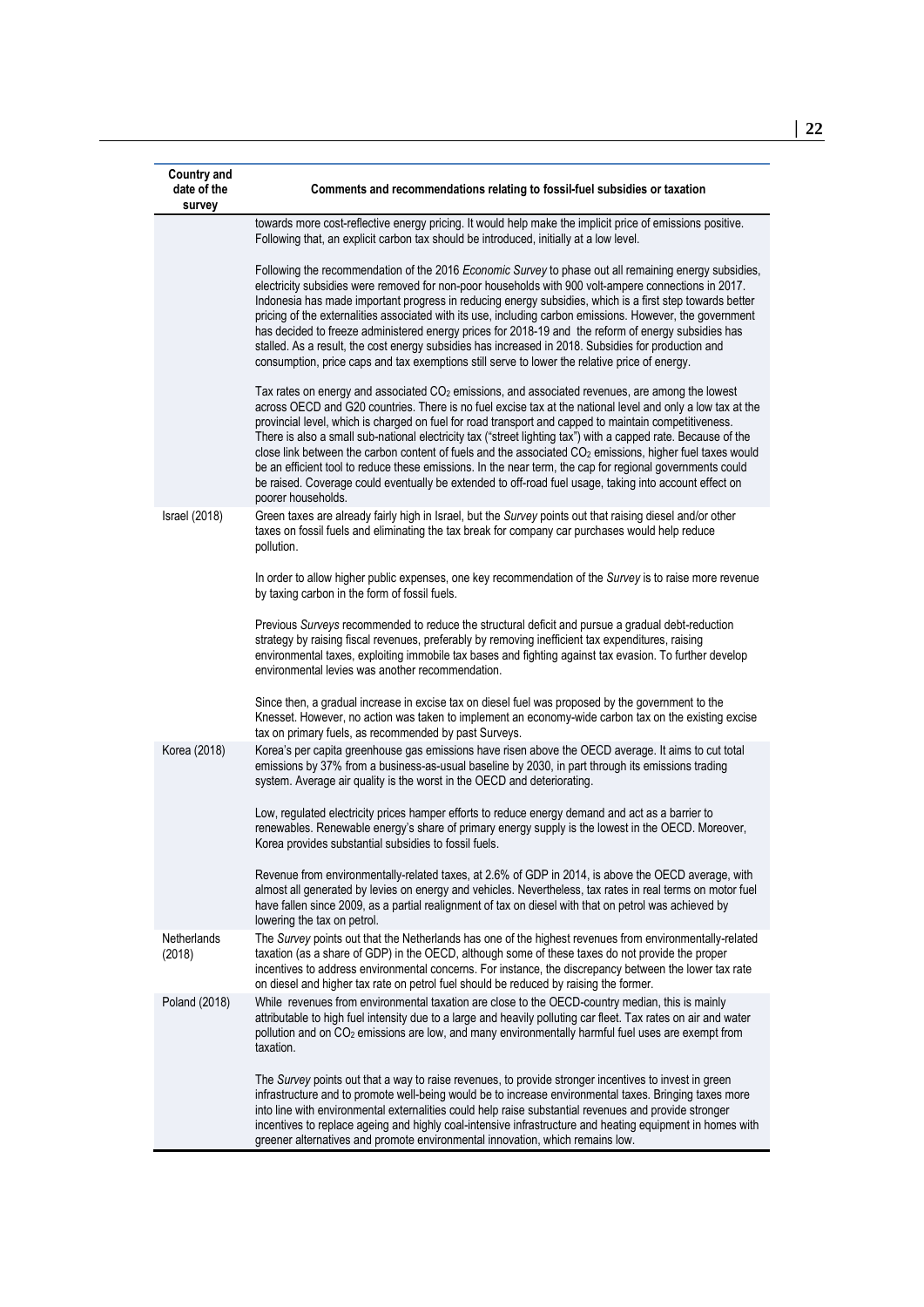| <b>Country and</b><br>date of the<br>survey | Comments and recommendations relating to fossil-fuel subsidies or taxation                                                                                                                                                                                                                                                                                                                                                                                                                         |
|---------------------------------------------|----------------------------------------------------------------------------------------------------------------------------------------------------------------------------------------------------------------------------------------------------------------------------------------------------------------------------------------------------------------------------------------------------------------------------------------------------------------------------------------------------|
|                                             | A key recommendation to boost innovative investment is to reform tax incentives in order to foster the<br>demand for innovative and green investments. In particular, raise taxes on fossil fuels to help finance<br>investment in and the demand for green innovation.                                                                                                                                                                                                                            |
| Portugal (2019)                             | Pricing of carbon emissions in Portugal remains low and uneven. More consistent pricing of energy<br>consumption according to its environmental impact would prepare the country for meeting longer-term<br>environmental targets. One of the key recommendations of the Survey is therefore to raise taxes on<br>diesel fuel, and increase energy taxes on coal and natural gas.                                                                                                                  |
| Slovak<br>Republic<br>(2019)                | Environmentally related tax revenue is low in Slovak Republic, while environmental outcomes need to<br>improve. One of the key recommendations of the Survey is therefore to increase energy taxes and align<br>the implicit taxation on emissions of $CO2$ and other pollutants across different fuels and uses.                                                                                                                                                                                  |
|                                             | The 2017 <i>Economic Survey</i> recommended to consider introducing a CO <sub>2</sub> tax in sectors not covered by<br>the EU- ETS and raising the tax rate on diesel fuel. However, no action was taken in that direction so far.                                                                                                                                                                                                                                                                 |
| Spain (2018)                                | Spain raises less revenue as a share of GDP and revenues from environment-related taxes than the<br>OECD average. There remains room to raise tax rates on fuel for road transport, particularly with respect<br>to diesel.                                                                                                                                                                                                                                                                        |
|                                             | The 2017 Economic Survey recommended to encourage better allocation of capital and investment<br>decisions by improving pricing signals reform taxation of fuels so that the tax per unit is based on the<br>amount of emissions and other pollutants per unit. However, no action was taken in that direction so far.                                                                                                                                                                             |
| <b>Turkey (2018)</b>                        | A key recommendation of the Survey is to assess the additional impact on carbon emissions and to use<br>economic instruments such as harmonised pollution taxes and emission permits to reduce them.                                                                                                                                                                                                                                                                                               |
|                                             | Turkey remains one of the lowest per capita emitter of CO <sub>2</sub> in the OECD. In the past, this was partly<br>because carbon intensity in Turkey was well below most other countries, but it has increased in Turkey<br>and fallen greatly in the OECD area.                                                                                                                                                                                                                                 |
|                                             | Revenue collected from environment-related taxation is significantly higher than elsewhere and, contrary<br>to most countries, has increased since 2000. Almost all such revenue is raised from either fuel or vehicle<br>taxes. Turkey has the highest taxes on motor fuel in the OECD but the tax per litre on petrol is 30%<br>higher than on diesel, even though diesel produces more pollution per litre. The taxation of different<br>sources of fossil fuel pollution should be harmonised. |
| <b>United States</b><br>(2018)              | A key recommendation of the Survey is to ensure that harmful emissions, such as carbon and particulate<br>matter, are priced appropriately.                                                                                                                                                                                                                                                                                                                                                        |
|                                             | The Survey estimates that an increase of the excise tax on motor fuels by USD 35 cents and index for<br>inflation (a recommendation of the Survey) would increase the fiscal balance by 0.24% of GDP.                                                                                                                                                                                                                                                                                              |
|                                             | Notably, the gasoline tax is the major source of dedicated revenue for the Highway Trust Fund, which<br>supports highway and intermodal infrastructure assets as well as mass transit. The gasoline tax has<br>proven resistant to uprating and remains amongst the lowest in the OECD; as a result, revenues have<br>fallen short of outlays, threatening the Fund's solvency.                                                                                                                    |

#### Environmental Performance Reviews

The OECD publishes Environmental Performance Review for member countries and key partner economies, such as Argentina, Brazil, China, Indonesia, and South Africa. The reviews occur in cycles, and countries are now being reviewed for the third time. A summary of the Environmental Performance reviews published since 2018 that have discussed fossil-fuel subsidies or fuel taxation is provided in [Table](#page-23-0) 3.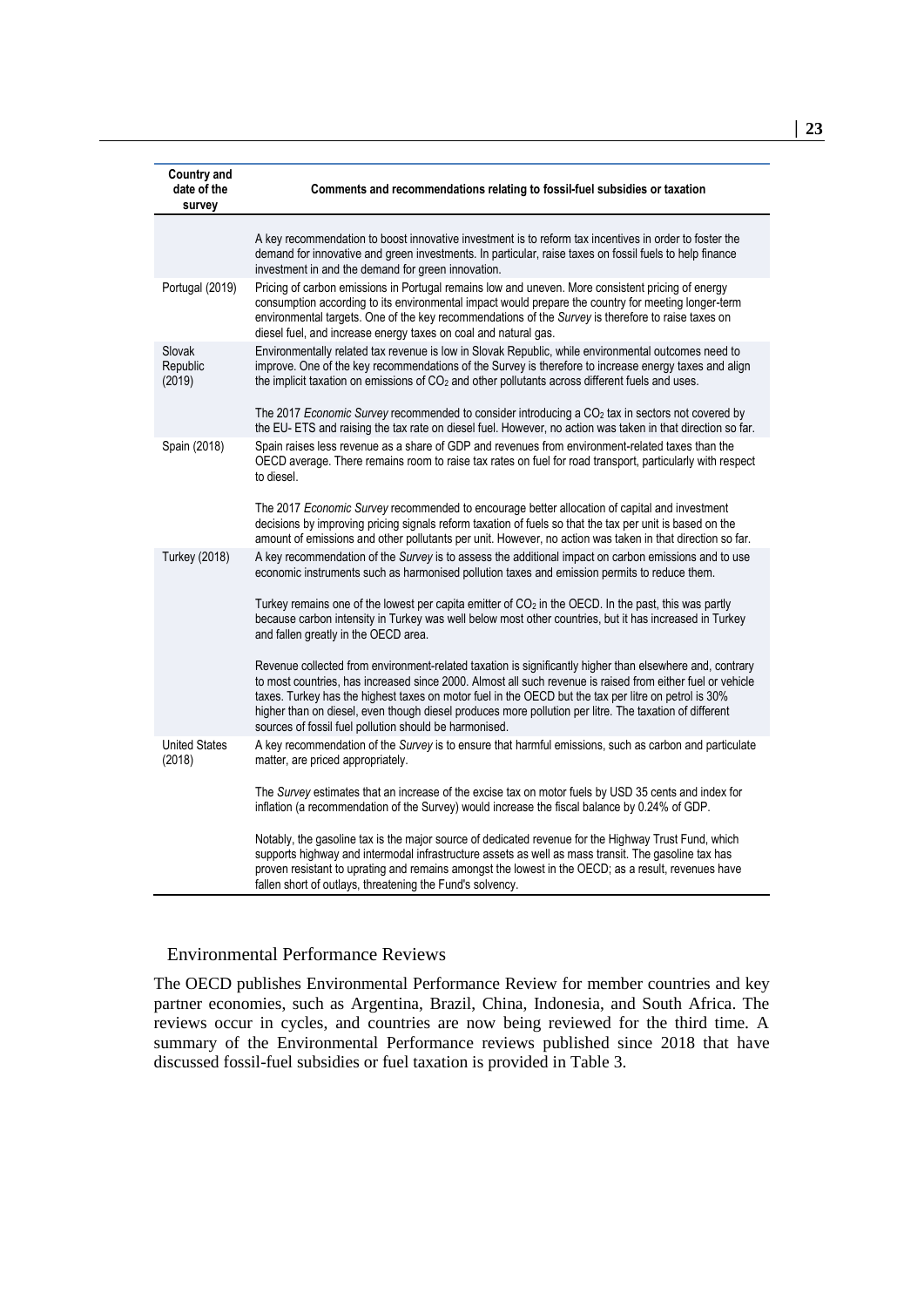#### <span id="page-23-0"></span>**Table 3. OECD** *Environmental Performance Reviews* **that discuss support to fossil fuels**

(March 2018 to March 2019)

| Country<br>and date of<br>the review | Comments and recommendations relating to fossil-fuel subsidies or taxation                                                                                                                                                                                                                                                                                                                                                                                                                                                                                                                                                                                                                                                                                                                                                                                                                                                                                                                                                                                                             |
|--------------------------------------|----------------------------------------------------------------------------------------------------------------------------------------------------------------------------------------------------------------------------------------------------------------------------------------------------------------------------------------------------------------------------------------------------------------------------------------------------------------------------------------------------------------------------------------------------------------------------------------------------------------------------------------------------------------------------------------------------------------------------------------------------------------------------------------------------------------------------------------------------------------------------------------------------------------------------------------------------------------------------------------------------------------------------------------------------------------------------------------|
| Australia<br>(2019)                  | In the past decade, revenue from environmentally related taxes declined as a share of GDP, mostly due to<br>the decreasing contribution of energy taxes to tax revenue - except when carbon pricing was in effect in<br>2012 and 2013. Energy taxes do not reflect climate costs: fuels are largely untaxed outside of transport, and<br>coal is fully untaxed. Vehicle taxes have provided increasing revenue with growth of the fleet but they do not<br>generally take account of CO <sub>2</sub> and other emissions.                                                                                                                                                                                                                                                                                                                                                                                                                                                                                                                                                              |
|                                      | There are no longer any significant measures supporting fossil fuel production. However, support to fossil<br>fuel consumption has increased significantly, representing 43% of energy-related tax revenue in 2016, a<br>high share by OECD standards. This is mainly due to the Fuel Tax Credits programme, which refunds off-<br>road users the full amount of excise tax and gives a partial rebate to on-road heavy transport. Mining<br>industries are the main beneficiaries, followed by transport and agriculture. In addition, most states and<br>territories provide rebates to low-income households to compensate for the cost of heating or cooling, in<br>addition to bill assistance. Providing direct support to vulnerable households, decoupled from energy use,<br>and setting tax rates at levels that better reflect the environmental cost of energy use would be more efficient<br>in addressing environmental and equity concerns. There is no comprehensive information on potentially<br>environmentally harmful subsidies and tax expenditure in Australia. |
| Czech<br>Republic<br>(2018)          | The Review points out that the pathway to green growth requires increasing carbon prices. Environmentally<br>related tax revenue rose from 2.4% of GDP in 2000 to 2.9% in 2011 before declining to 2.6% in 2015, well<br>above the OECD average of 1.6%. Taxes on energy products account for the bulk of these receipts (78%<br>compared with the 70% OECD average).                                                                                                                                                                                                                                                                                                                                                                                                                                                                                                                                                                                                                                                                                                                  |
|                                      | The government has been considering a carbon tax for years but has never adopted one. Although taxes on<br>natural gas, solid fuels and electricity were introduced in 2008 to comply with the EU Energy Taxation<br>Directive, rates were set at relatively low levels and were not adjusted for inflation. Several tax exemptions<br>reduce incentives to save energy or to switch to cleaner fuels. To promote investment in low-carbon<br>technology, the Czech Republic should also increase more rapidly the share of permits auctioned in the<br>power sector under the EU Emissions Trading System and set a stable support framework for renewable<br>development.                                                                                                                                                                                                                                                                                                                                                                                                            |
|                                      | More than 75% of CO <sub>2</sub> emissions from energy use are priced via energy taxes and the EU Emissions<br>Trading System (EU ETS). However, when considering the combined price signal from taxes on energy and<br>allowance prices, in 2012 only 16% of emissions were priced above EUR 30 per tonne of $CO2$ (a<br>conservative estimate of the climate damage from one tonne of $CO2$ emissions), and emissions priced at this<br>level were primarily from road transport. Carbon pricing instruments thus do not provide an adequate price<br>signal corresponding to the external costs of fuel use, in particular outside the road sector.                                                                                                                                                                                                                                                                                                                                                                                                                                 |
|                                      | The government outlined the principles of an environmental tax reform in 2007. The plan was to implement it<br>gradually over ten years, and it was expected to be revenue neutral. The first step was implementation of<br>the EU Energy Taxation Directive in 2008, associated with the introduction of a single personal income tax<br>rate and a reduction of corporate income tax rates. The second phase was supposed to include a carbon tax<br>but its introduction has been postponed. Contrary to the principle of the reform, the implicit tax rate on<br>energy has declined since 2011, while implicit tax rates on labour increased.                                                                                                                                                                                                                                                                                                                                                                                                                                     |
|                                      | Since 2004, subsidies to the coal industry have been framed by EU rules, and state aid is allowed only for<br>mine closure, treatment of health damage to miners and remediation of environmental liabilities related to<br>past mining. In 2009, the Ministry of Finance allocated CZK 40 billion to fund environmental clean-up<br>projects on abandoned mines.                                                                                                                                                                                                                                                                                                                                                                                                                                                                                                                                                                                                                                                                                                                      |
|                                      | Support measures for fossil fuels in the Czech Republic mainly consist of tax expenditure related to energy<br>consumption. Several tax exemptions applied to various fuel uses decrease end-use prices and reduce<br>incentives to save energy or to switch to cleaner fuels. For example, exemptions apply to natural gas used<br>for residential heating and coal and natural gas used in combined heat and power plants and part of the<br>excise tax on diesel used in agriculture is refunded. It has been estimated that these provisions resulted in<br>revenue losses equivalent to 5% of energy tax revenue in 2014 (CZK 4.1 billion). There is no comprehensive<br>information on potentially environmentally harmful subsidies and tax expenditure in the Czech Republic.                                                                                                                                                                                                                                                                                                  |
| Hungary                              | The Review points outs that Green taxes could provide additional revenue for much-needed investment.                                                                                                                                                                                                                                                                                                                                                                                                                                                                                                                                                                                                                                                                                                                                                                                                                                                                                                                                                                                   |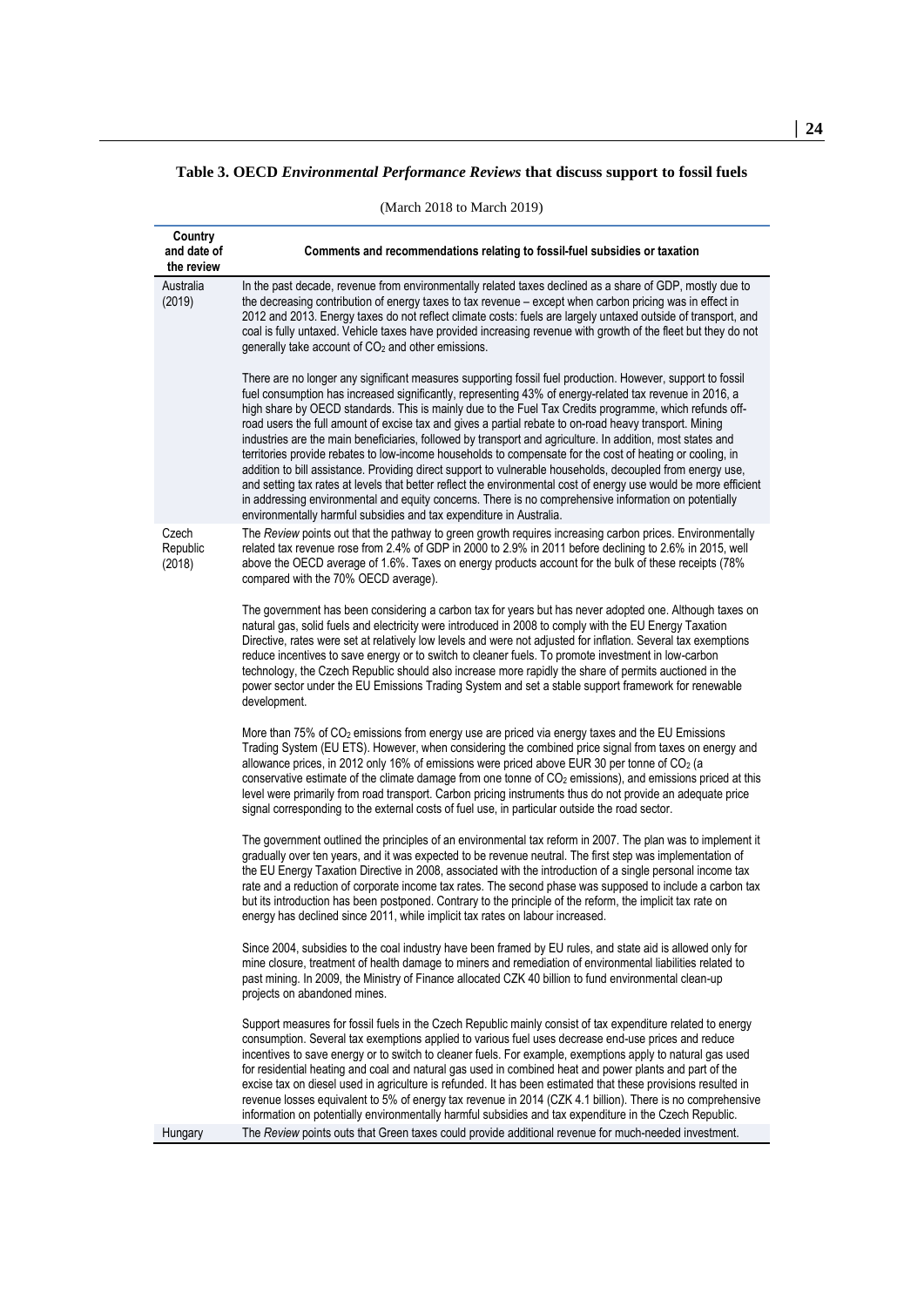| Country<br>and date of<br>the review | Comments and recommendations relating to fossil-fuel subsidies or taxation                                                                                                                                                                                                                                                                                                                                                                                                                                                                                                                                                                                                                                                                                                                                                                                                                                                                                                                                                                                                                                                                                                                                                                                                                                                                                                                                                                                                                                                                                                                 |
|--------------------------------------|--------------------------------------------------------------------------------------------------------------------------------------------------------------------------------------------------------------------------------------------------------------------------------------------------------------------------------------------------------------------------------------------------------------------------------------------------------------------------------------------------------------------------------------------------------------------------------------------------------------------------------------------------------------------------------------------------------------------------------------------------------------------------------------------------------------------------------------------------------------------------------------------------------------------------------------------------------------------------------------------------------------------------------------------------------------------------------------------------------------------------------------------------------------------------------------------------------------------------------------------------------------------------------------------------------------------------------------------------------------------------------------------------------------------------------------------------------------------------------------------------------------------------------------------------------------------------------------------|
| (2018)                               | Hungary has long applied a wide range of environmentally related taxes and charges and has further<br>extended their use. However, their design needs to be improved, and their rates should be better aligned<br>with environmental costs. Rates should also be regularly increased to provide stronger incentives for<br>sustainable consumption, resource efficiency and pollution abatement, as well as to maintain revenue. The<br>country needs significant investment in residential energy efficiency, renewables, and sound waste and<br>material management. To meet these needs, it should make better use of economic instruments and scale<br>back state aid to environmentally harmful sectors.                                                                                                                                                                                                                                                                                                                                                                                                                                                                                                                                                                                                                                                                                                                                                                                                                                                                              |
|                                      | The revenue from environmental taxes is relatively high in international comparison, although it has grown at<br>a lower rate than GDP and total tax revenue since the mid-2000s. It accounts for about 7% of total tax<br>revenue and almost 3% of GDP. However, these taxes mainly raise revenue; there is no evidence that they<br>have delivered tangible environmental outcomes. The government recently raised tax rates on energy<br>products, but the carbon price signal remains weak. To stabilise revenue from consumption taxes, the<br>standard tax rates on petrol and diesel temporarily increase when the world oil market price is below<br>USD 50/barrel. Tax rates on energy products do not fully reflect the estimated environmental costs of carbon<br>emissions: tax rates on transport fuels are relatively low; rates on other fuels are set at or only slightly above<br>the EU minimum rates; and fuel use in some sectors is fully tax exempt. Tax rates are not systematically<br>adjusted for inflation. All this puts Hungary among the ten OECD member countries with the lowest effective<br>tax rate on energy on an economy-wide basis.                                                                                                                                                                                                                                                                                                                                                                                                                 |
|                                      | Hungary's level of support for fossil fuel consumption is in line with the OECD average. Total revenue<br>foregone has declined to around HUF 80 billion annually since 2012 or about 10% of the revenue collected<br>through taxes on energy products. Hungary supports fossil fuel consumption in several ways. These include<br>support for electricity production from coal, for fuel used in agriculture and for residential use of heat. In<br>addition, since 2013 the government has cut prices of natural gas, heating and electricity for households at<br>levels below costs, while raising those for industrial users. Energy price and subsidies for residential use of<br>heat aim to address increasing risks for energy affordability. While these risks are common to other Central<br>and Eastern European countries, they seem to be more acute in Hungary, where over a fifth of households<br>spend more than 10% of their income on energy and fall under the poverty line after paying their energy<br>bills. However, below-cost energy prices and subsidies for energy use are not an effective way of increasing<br>energy affordability. They risk locking households into fuel poverty, as artificially low prices do not encourage<br>efficient energy use. Moreover, these types of support for energy bills do not target the people most in need.<br>Government-imposed price controls benefit all users, including well-off households. These subsidies could<br>be removed, and the resulting budget savings used for cash transfers to poor households. |
| Turkey<br>(2019)                     | The Review points out that better tax incentives and reduced harmful subsidies will stimulate cleaner energy<br>production and use.<br>Turkey has among the highest rates of environmentally related taxes as a percentage of gross domestic<br>product in the OECD, largely as a result of high taxes on gasoline and diesel fuel. Energy taxes in other                                                                                                                                                                                                                                                                                                                                                                                                                                                                                                                                                                                                                                                                                                                                                                                                                                                                                                                                                                                                                                                                                                                                                                                                                                  |
|                                      | sectors of the economy, including industry, remain low.<br>Turkey continues to provide substantial environmentally harmful subsidies. A subsidy for water use in<br>agriculture has been eliminated, but fuel tax exemptions for petroleum products and a new fuel price<br>stabilisation mechanism are counterproductive. Subsidies for poor families to use coal for heating remain<br>significant despite the ongoing transition to natural gas heating. Gradually phasing out fossil-fuel subsidies<br>would help to promote investment in cleaner alternatives.                                                                                                                                                                                                                                                                                                                                                                                                                                                                                                                                                                                                                                                                                                                                                                                                                                                                                                                                                                                                                       |
|                                      | Some actions were taken to phase out fossil-fuel subsidies. Support for coal heating in poor households,<br>which represents the most significant form of support, will be phased out as communities gain access to<br>natural gas. All provinces will be supplied with natural gas by the end of 2018. However, substantial fossil-<br>fuel subsidies remain, in the form of fuel tax exemptions and subsidies for coal production and use.                                                                                                                                                                                                                                                                                                                                                                                                                                                                                                                                                                                                                                                                                                                                                                                                                                                                                                                                                                                                                                                                                                                                               |
|                                      | The Review recommends to replace coal aid to poor families with support for transition to cleaner<br>alternatives.                                                                                                                                                                                                                                                                                                                                                                                                                                                                                                                                                                                                                                                                                                                                                                                                                                                                                                                                                                                                                                                                                                                                                                                                                                                                                                                                                                                                                                                                         |

#### The Green Action Task Force Reviews

The OECD Green Action Task Force provides reviews of fossil-fuel subsidies in countries of Eastern Europe, Caucasus and Central Asia. In June 2018, the Green Action Task Force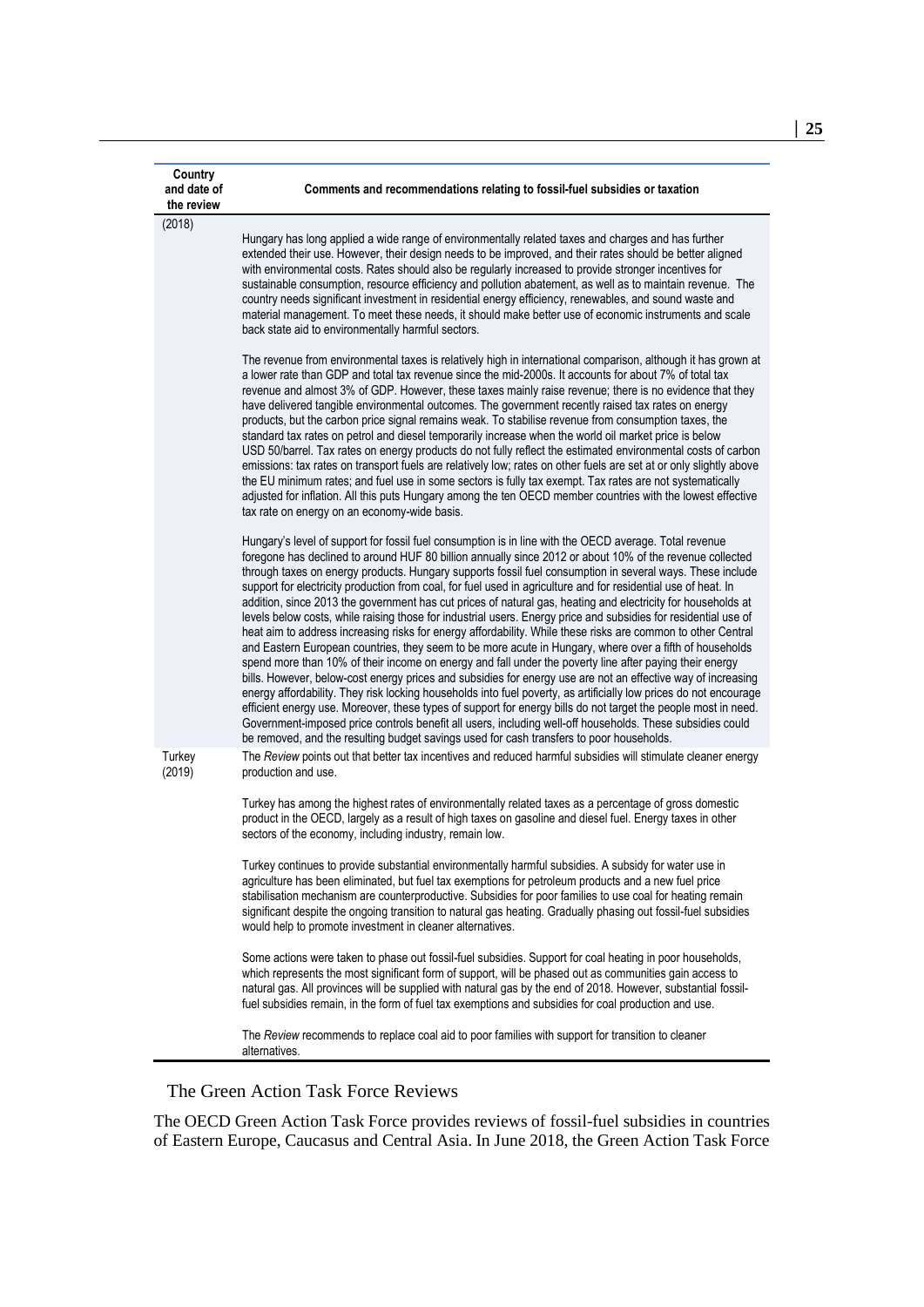published the *Inventory of Energy Subsidies in the EU's Eastern Partnership Countries*  (OECD,  $2018_{[15]}$ ), which provides analysis of energy subsidies, including support to fossil fuel production and consumption, in six partner economies (Armenia, Azerbaijan, Belarus, Georgia, Moldova and Ukraine). This survey reveals that government support to fossil fuel are relatively small in Armenia and Georgia, amounting to respectively 0.4% and 1.4% of GDP, substantial in Belarus, Moldova and Azerbaijan where they amount to 2.1-2.3% of GDP, and particularly high in Ukraine where they made up 12.8% of GDP in 2014. The weight of these measures compelled the Ukrainian government to decrease fossil-fuel subsidies from USD 17 billion in 2014 to USD 7 billion in 2015. It undertook radical reforms and more particularly increased gas tariffs, which reached their market level in 2016.

#### *OECD work on energy taxation and effective carbon rates*

The OECD's tracks developments in energy taxation and environmental fiscal reforms in OECD countries and most G20 economies. By putting a price on polluting emissions from fuel combustion, taxes and tradable permit systems incentivise emissions abatement at the lowest possible cost. The OECD investigates to what extent countries harness the power of taxes and tradable permit systems for environmental and climate policy

#### Taxing Energy Use

Through its [Taxing Energy Use](http://www.oecd.org/tax/tax-policy/taxing-energy-use-2018-9789264289635-en.htm) database, the OECD provides analysis that compares coverage and magnitude of specific taxes on energy use across 42 OECD and G20 economies, which together represent approximately 80% of global energy use and  $CO<sub>2</sub>$ -emissions associated with energy use (OECD, 2018<sub>[16]</sub>). The latest results indicate that fuel taxes increased between 2012 and 2015 in some large countries, and first steps towards removing lower tax rates on diesel compared to gasoline are taken, but apart from that there are no signs that the polluter pays principle determines the energy tax landscape much more strongly in 2015 than in 2012. Taxes continue to be poorly aligned with environmental and climate costs of energy use, across all countries.

In road transport, 97% of emissions are taxed. The share of emissions taxed above climate costs increased from 46% in 2012 to 50% in 2015, and rates exceed EUR 50 per tCO<sub>2</sub> for 47% of emissions in 2015, compared to 37% in 2012. In the non-road sectors, which collectively account for 85% of carbon emissions from energy use, 81% of emissions are untaxed, and rates are below a truly low-end estimate of climate costs of EUR 30 per  $tCO<sub>2</sub>$ for 97% of emissions.

#### Effective Carbon Rates

In its [Effective Carbon Rates](http://www.oecd.org/tax/tax-policy/effective-carbon-rates-2018-9789264305304-en.htm) (ECR) publication, which considers emissions trading systems as well as taxes, the OECD measures the 'carbon pricing gap', which indicates how much the 42 countries, together as well as individually, fall short of pricing emissions in line with low-end estimates of levels needed for decarbonisation (OECD,  $2018_{[17]}$ ). It notes that this gap is declining over time, but only very slowly. The report finds that 46 % of CO2-emissions from all energy use in the 42 countries are not subject to an ECR at all, and only 12% to a rate of at least EUR 30 per tonne. Hence, 88% of emissions are priced below a very conservative low-end estimate of the costs of  $CO<sub>2</sub>$ -emissions to society, being EUR 30 per tonne. Countries' carbon pricing gaps ranged from 27% to 100% in 2015. Countries with a low gap tend to emit fewer emissions than countries that hardly price any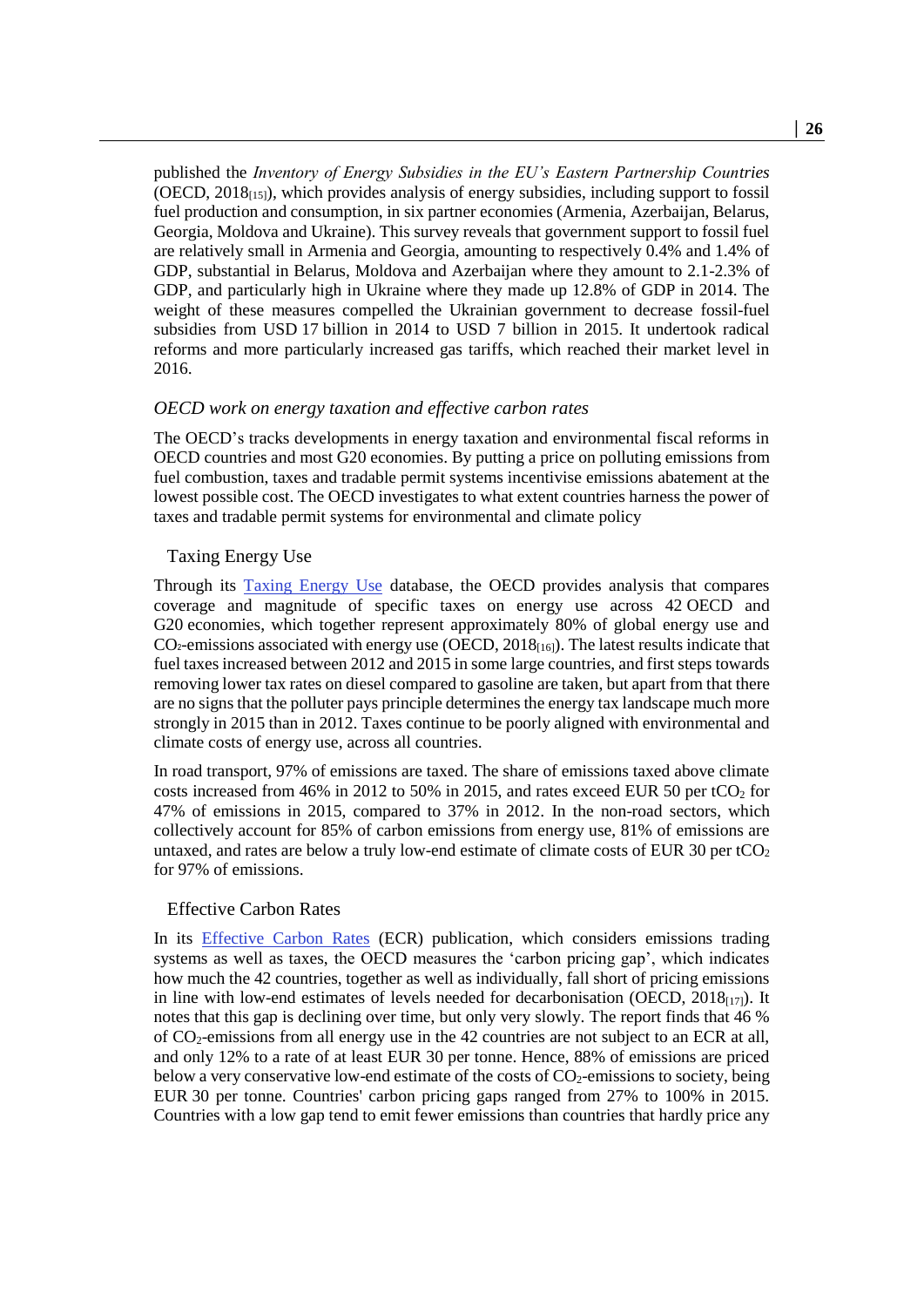emissions. Low-gap countries also emit less  $CO<sub>2</sub>$ , per unit of GDP and are better prepared for the low carbon economy.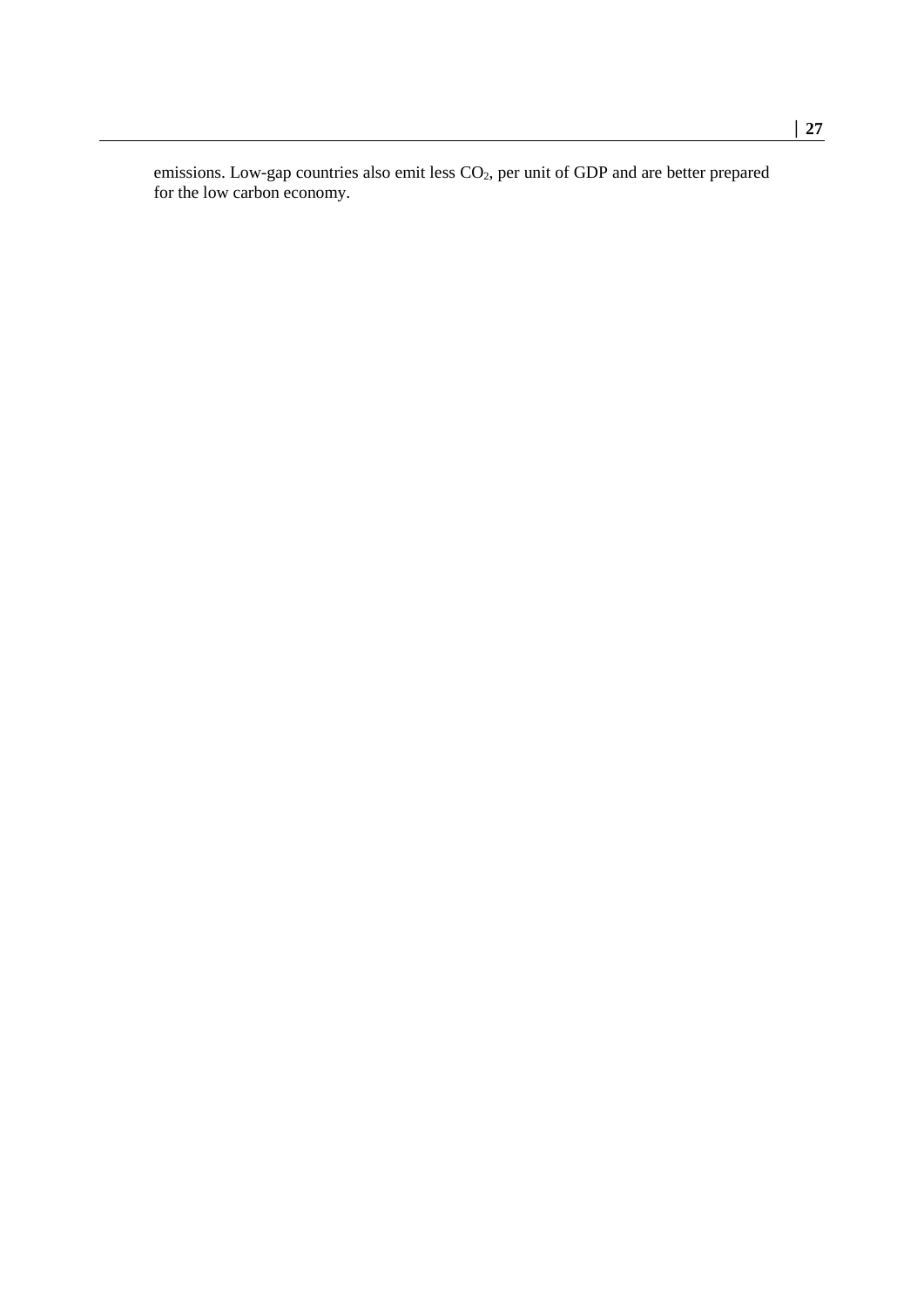## <span id="page-27-0"></span>*References*

| Council of the EU (2018), <i>Europe's electricity market rules get ready for the energy</i><br>transition: provisional agreement between Presidency and Parliament - Consilium,<br>https://www.consilium.europa.eu/en/press/press-releases/2018/12/19/europe-s-electricity-<br>market-rules-get-ready-for-the-energy-transition-provisional-agreement-between-<br>presidency-and-parliament/ (accessed on 26 March 2019). | $[5]$                                                                                                                                                                                                                                                                                                                                                                                                                                                                                                             |
|---------------------------------------------------------------------------------------------------------------------------------------------------------------------------------------------------------------------------------------------------------------------------------------------------------------------------------------------------------------------------------------------------------------------------|-------------------------------------------------------------------------------------------------------------------------------------------------------------------------------------------------------------------------------------------------------------------------------------------------------------------------------------------------------------------------------------------------------------------------------------------------------------------------------------------------------------------|
| Elizabeth Albarrán (2018), "Hacienda mantiene al diésel con estímulo fiscal; se pagará IEPS<br>completo en Magna y Premium   El Economista", El Economista,<br>https://www.eleconomista.com.mx/economia/Hacienda-mantiene-al-diesel-con-estimulo-<br>fiscal-se-pagara-IEPS-completo-en-Magna-y-Premium-20181207-0043.html (accessed on<br>26 March 2019).                                                                 | $[3]$                                                                                                                                                                                                                                                                                                                                                                                                                                                                                                             |
| IEA (2018), <i>Energy Policies of IEA Countries: Slovak Republic 2018</i> , OECD Publishing,<br>Paris.                                                                                                                                                                                                                                                                                                                    | $[12]$                                                                                                                                                                                                                                                                                                                                                                                                                                                                                                            |
| IEA (2018), World Energy Balances 2018, OECD Publishing, Paris,<br>https://dx.doi.org/10.1787/world_energy_bal-2018-en.                                                                                                                                                                                                                                                                                                   | $[7] \centering% \includegraphics[width=1\textwidth]{images/TransY.pdf} \caption{The first two different values of $d=3$ and $d=4$ (left) and the second term (right) of $d=4$ (right) and $d=4$ (right) and $d=4$ (right) and $d=4$ (right) and $d=4$ (right) and $d=4$ (right) and $d=4$ (right) and $d=4$ (right) and $d=4$ (right) and $d=4$ (right) and $d=4$ (right) and $d=4$ (right) and $d=4$ (right) and $d=4$ (right) and $d=4$ (right) and $d=4$ (right) and $d=4$ (right) and $d=4$ (right) and $d=$ |
| IEA (2018), World Energy Outlook 2018, International Energy Agency, Paris,<br>https://dx.doi.org/10.1787/weo-2018-en.                                                                                                                                                                                                                                                                                                     | $\left[ 8\right]$                                                                                                                                                                                                                                                                                                                                                                                                                                                                                                 |
| IEA (2019, forthcoming), <i>Energy Policies of IEA Countries: India 2019</i> , OECD Publishing,<br>Paris.                                                                                                                                                                                                                                                                                                                 | $[18]$                                                                                                                                                                                                                                                                                                                                                                                                                                                                                                            |
| IEA (2019, forthcoming), <i>Energy Policies of IEA Countries: Morocco 2019</i> , OECD<br>Publishing, Paris.                                                                                                                                                                                                                                                                                                               | $[14]$                                                                                                                                                                                                                                                                                                                                                                                                                                                                                                            |
| IEA and OECD (2018), Update on Recent Progress in Reform of Inefficient Fossil Fuels<br>Subsidies that Encourage Wasteful Consumption,<br>http://www.oecd.org/site/tadffss/publication/update-progress-reform-fossil-fuel-subsidies-<br>$g20.pdf$ (accessed on 5 April 2019).                                                                                                                                             | $[19]$                                                                                                                                                                                                                                                                                                                                                                                                                                                                                                            |
| Indonesia Ministry of Finance (2018), Tax Expenditure Report, Fiscal Policy Agency,<br>http://www.fiskal.kemenkeu.go.id/dw-taxexpenditure.asp (accessed on 26 March 2019).                                                                                                                                                                                                                                                | $[10]$                                                                                                                                                                                                                                                                                                                                                                                                                                                                                                            |
| Jancarikova, T. (2018), "Slovakia to pull plug on coal subsidies from 2023: minister", Reuters,<br>https://www.reuters.com/article/us-slovakia-energy-coal/slovakia-to-pull-plug-on-coal-<br>subsidies-from-2023-minister-idUSKCN1NO1XT.                                                                                                                                                                                  | $[13]$                                                                                                                                                                                                                                                                                                                                                                                                                                                                                                            |
| OECD (2018), Effective Carbon Rates 2018: Pricing Carbon Emissions Through Taxes and<br>Emissions Trading, OECD Publishing, Paris, https://dx.doi.org/10.1787/9789264305304-<br>en.                                                                                                                                                                                                                                       | $[17]$                                                                                                                                                                                                                                                                                                                                                                                                                                                                                                            |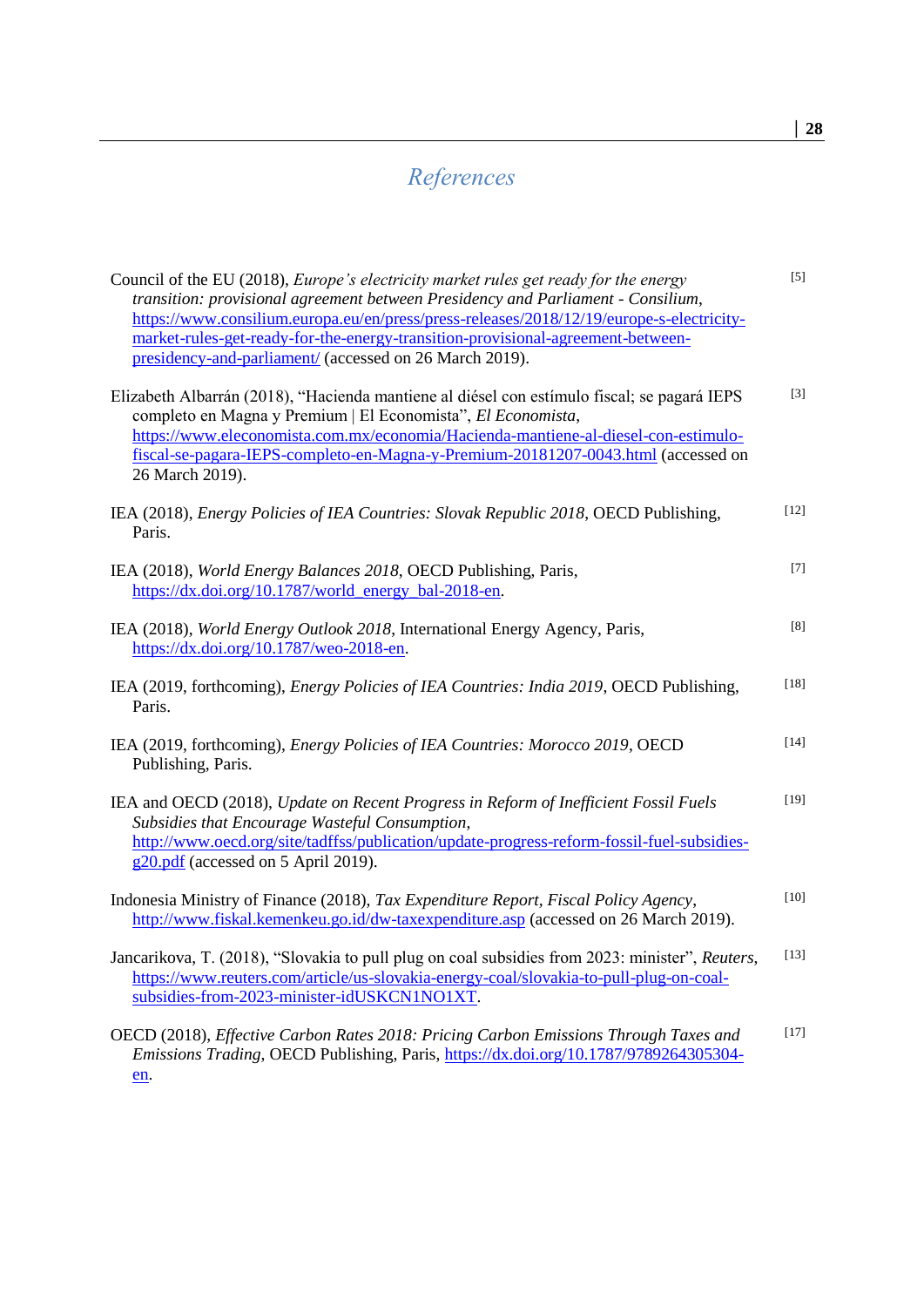|                                                                                                                                                                                                                                                                                    | 29     |
|------------------------------------------------------------------------------------------------------------------------------------------------------------------------------------------------------------------------------------------------------------------------------------|--------|
| OECD (2018), Inventory of Energy Subsidies in the EU's Eastern Partnership Countries,<br>Green Finance and Investment, OECD Publishing, Paris,<br>https://dx.doi.org/10.1787/9789264284319-en.                                                                                     | [15]   |
| OECD (2018), <i>OECD Companion to the Inventory of Support Measures for Fossil Fuels</i><br>2018, OECD Publishing, Paris, https://dx.doi.org/10.1787/9789264286061-en.                                                                                                             | [9]    |
| OECD (2018), Taxing Energy Use 2018: Companion to the Taxing Energy Use Database,<br>OECD Publishing, Paris, https://dx.doi.org/10.1787/9789264289635-en.                                                                                                                          | $[16]$ |
| OECD (2019, forthcoming), <i>OECD Inventory of Support Measures for Fossil Fuels</i> .                                                                                                                                                                                             | $[1]$  |
| PPCA (2018), Accelerating the global coal transition - Powering Past Coal Alliance side<br>event at COP24   Powering Past Coal Alliance, https://poweringpastcoal.org/news/ppca-<br>event/accelerating-the-global-coal-transition-cop24-side-event (accessed on<br>26 March 2019). | [6]    |
| Soman, A. et al. (2018), Policy Brief India's Energy Transition: Subsidies for Fossil Fuels<br>and Renewable Energy, 2018 Update, https://www.istockphoto.com/ch/en/ (accessed on<br>26 March 2019).                                                                               | $[2]$  |
| Steenblik, R. and M. Mateo (2019, forthcoming), "Western Europe's long retreat from coal<br>and its implications for energy trade", World Trade Review.                                                                                                                            | [4]    |
| WTO (2017), WTO / Documents - Ministerial conferences,<br>https://www.wto.org/english/thewto_e/minist_e/mc11_e/documents_e.htm (accessed on<br>26 March 2019).                                                                                                                     | $[11]$ |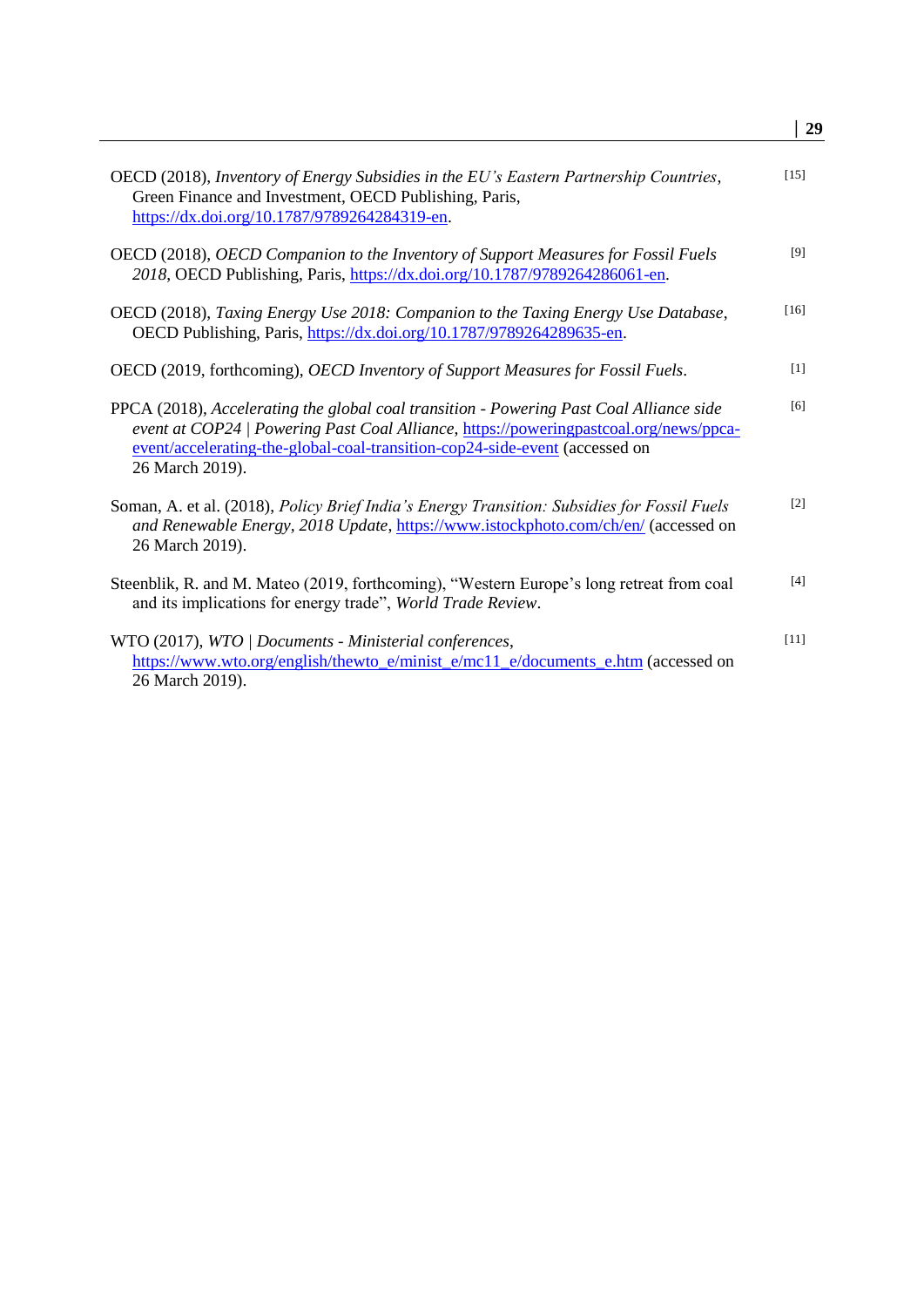<span id="page-29-0"></span>

**Figure 5. Decomposition of change in government support for fossil fuels for OECD and selected partner economies between 2016 and 2017**

<span id="page-29-1"></span>

*Note*: General Support Services Estimates (GSSE) represents the value of transfers arising from policy measures that create enabling conditions for the fossil fuel sector through the development of private or public services, institutions and infrastructure regardless of their objectives and impact on fossil fuel production and or consumption. It includes policies where fossil fuels are the main beneficiaries, but does not include any payments to individual producers. GSSE transfers do not directly alter producer receipts or costs, or consumption expenditures, although they may affect production or consumption of fossil fuels in the long term. The Producer Support Estimate (PSE) indicator measures the annual value of transfers from consumers and taxpayers to producers of fossil fuels. Consumer Support Estimate (CSE) reflects the value of transfers to consumers of fossil fuels regardless of their nature, objectives or impacts on consumption.

\*Selected partner economies are Argentina, Brazil, China, Colombia, India, Indonesia, Russia, and South Africa.

\*\*Total Support Estimates (TSE) are expressed in constant 2017 US dollars. *Source*: (OECD, 2019, forthcoming[1]).